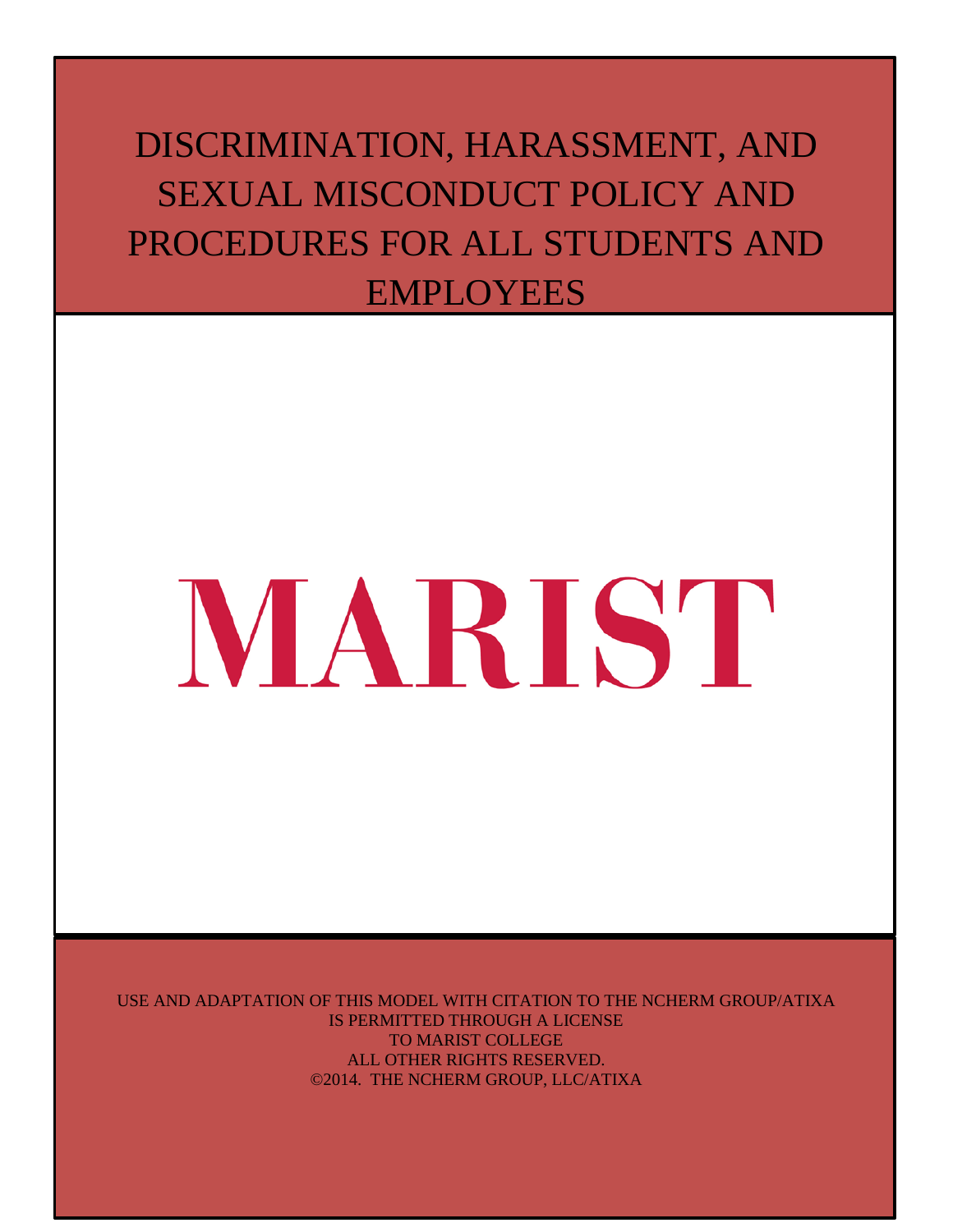| <b>Table of Contents</b> |  |  |
|--------------------------|--|--|
|--------------------------|--|--|

| $\mathbf{I}$ . |                                                                                      |  |
|----------------|--------------------------------------------------------------------------------------|--|
| П.             |                                                                                      |  |
| Ш.             |                                                                                      |  |
| IV.            |                                                                                      |  |
| V.             |                                                                                      |  |
|                | $a_{-}$                                                                              |  |
|                |                                                                                      |  |
|                |                                                                                      |  |
|                | 11.                                                                                  |  |
| VI.            |                                                                                      |  |
|                | a.                                                                                   |  |
|                | $\mathbf b$ .                                                                        |  |
|                | $\mathbf{c}$ .                                                                       |  |
|                | d.                                                                                   |  |
|                | e.                                                                                   |  |
|                | f.                                                                                   |  |
|                | g.                                                                                   |  |
|                | h.                                                                                   |  |
|                | 1.                                                                                   |  |
|                | j.                                                                                   |  |
|                | k.                                                                                   |  |
|                |                                                                                      |  |
|                |                                                                                      |  |
| VII.           |                                                                                      |  |
| VIII.          | Other Important Definitions and Terms Related to this Policy11                       |  |
|                | a.                                                                                   |  |
|                | $\mathbf{b}$ .                                                                       |  |
|                | The Six Guiding Principles Regarding Sexual Consensual Activity 11<br>$\mathbf{c}$ . |  |
|                | d.                                                                                   |  |
|                | e.                                                                                   |  |
|                | f.                                                                                   |  |
|                | g.                                                                                   |  |
|                | h.                                                                                   |  |
|                | 1.                                                                                   |  |
|                | j.                                                                                   |  |
|                | k.                                                                                   |  |
| IX.            | Policy Expectation with Respect to Consensual Relationships 13                       |  |
| X.             | Reporting Harassment, Discrimination, and Prohibited Conduct Under this Policy 15    |  |
|                |                                                                                      |  |
| XI.            |                                                                                      |  |
|                | a.                                                                                   |  |
|                | $\mathbf{b}$ .                                                                       |  |
|                | $\mathbf{c}$ .                                                                       |  |
| XII.           | Student Alcohol and Drug Use Amnesty Policy When Reporting Sexual Misconduct 17      |  |
| XIII.          | Cases of Continual Threat and Timely Warning Obligations17                           |  |
| XIV.           | The College's Process for Investigating and Resolving Reports of Discrimination,     |  |
|                |                                                                                      |  |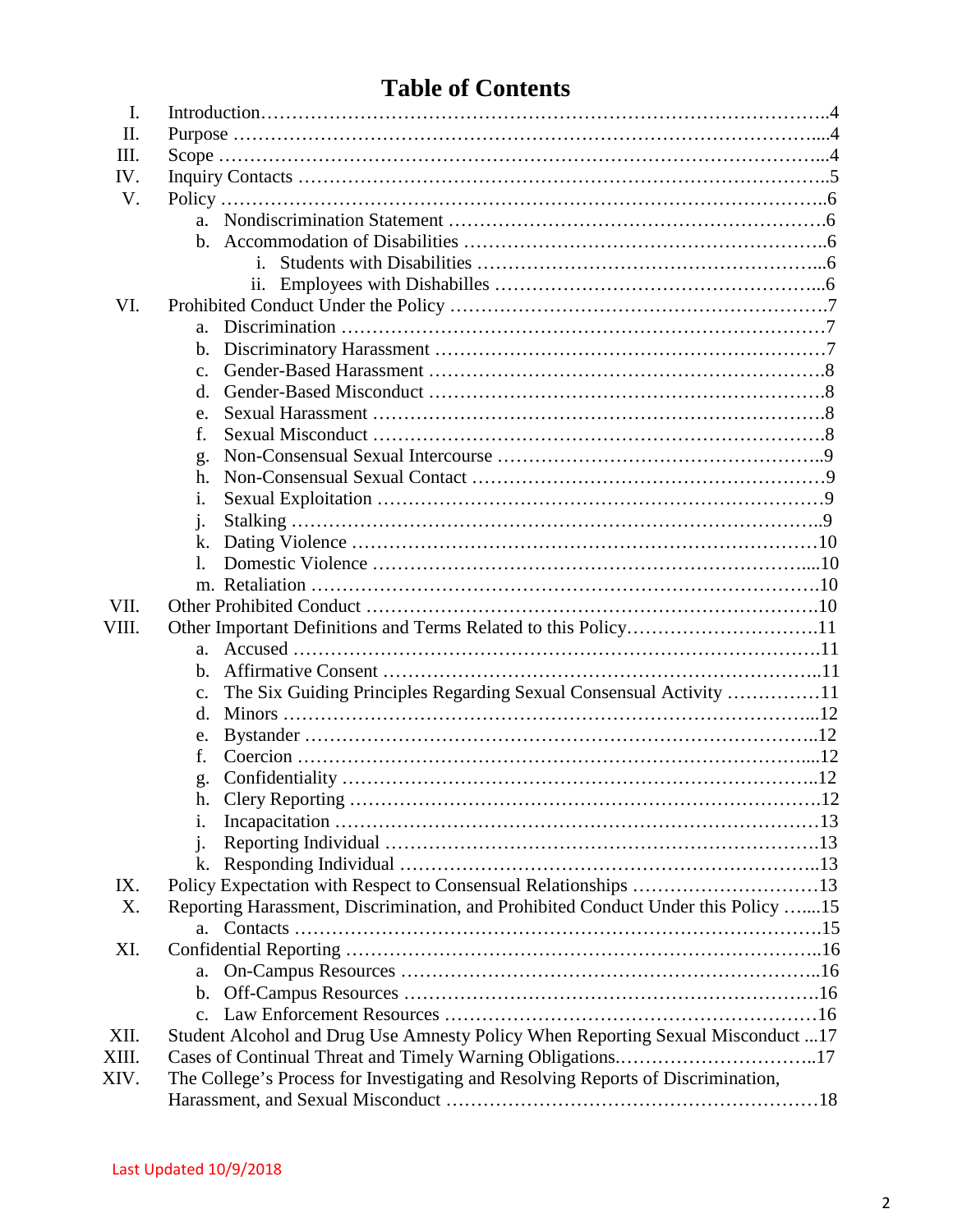|        | a.                                                               |  |
|--------|------------------------------------------------------------------|--|
|        | $h_{\cdot}$                                                      |  |
|        | $C_{-}$                                                          |  |
|        | d.                                                               |  |
|        | Orders of Protection Issued by Criminal or Civil Courts 20<br>e. |  |
|        | f.                                                               |  |
|        |                                                                  |  |
|        | $\overline{11}$ .                                                |  |
|        |                                                                  |  |
|        |                                                                  |  |
|        |                                                                  |  |
|        |                                                                  |  |
| XV.    |                                                                  |  |
| XVI.   |                                                                  |  |
|        | $a_{-}$                                                          |  |
|        |                                                                  |  |
| XVII.  |                                                                  |  |
| XVIII. |                                                                  |  |
| XIX.   |                                                                  |  |
| XX.    | Failure to Complete Sanctions/Comply with Responsive Actions 29  |  |
| XXI.   |                                                                  |  |
| XXII.  |                                                                  |  |
| XXIII. |                                                                  |  |
| XXIV.  |                                                                  |  |
|        |                                                                  |  |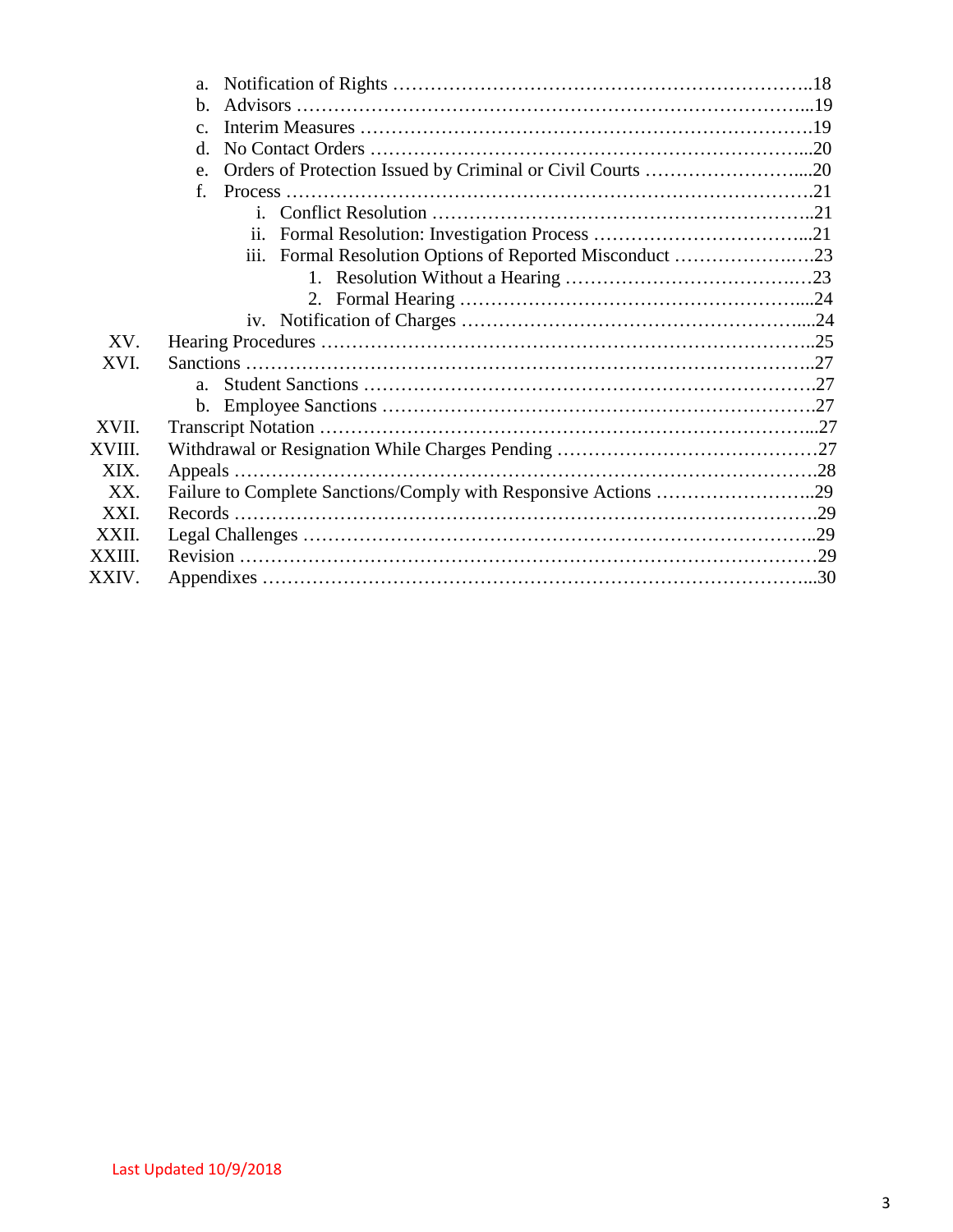## **Policy and Procedures: Procedure for Discrimination, Harassment, and Sexual Misconduct for All Students and Employees**

#### **Introduction**

Marist College is dedicated to providing an educational environment that is free of any form of discrimination and harassment and remains committed to promoting fairness and equity in all aspects of the educational experience. In accordance with applicable federal and state laws, the College strives to eliminate any form of discrimination, harassment, and sexual misconduct, prevent its recurrence, and address its impact on our community.

#### **Purpose**

The purpose of this policy is to ensure that all members of the College, including visitors and third party vendors, can live, learn, and work in a safe and respectful environment. In the event that a situation arises that triggers the procedures outlined by this policy:

- The College will take steps to prevent the behavior, to prevent any recurrence, and take appropriate action to remedy the effects of the behavior;
- The College will provide for the prompt and equitable resolution of allegations and complaints brought by the reporting party (the individual who believes they were harmed) and the responding party (the individual whose actions are being evaluated as to whether a policy violation has occurred).

#### **Scope**

The following policy and process applies to all students, faculty, administrators and/or staff, applicants for employment, interns whether paid or unpaid, contractors and persons conducting business, regardless of immigration status, with Marist College.

This policy applies to behaviors that take place on the campus and at Collegesponsored/controlled events. Behaviors cited in this policy that occur off-campus, on/at private property, online, including calls, texts, emails, and social media, or business travel, even if they occur on personal devices or during non-work hours, may still be addressed by the College when the Title IX Coordinator or designee determines that the off-campus conduct affects a substantial College interest. A substantial College interest is defined to include:

- a) Any action that constitutes criminal offense as defined by Federal or New York State law. This includes, but is not limited to, single or repeat violations of any local, state or federal law committed in the vicinity where the College is located;
- b) Any situation where it appears that the accused individual may present a danger or threat to the health or safety of self or others;
- c) Any situation that significantly infringes upon the rights, property or achievements of self or others or creates significant disruption, and/or
- d) Any situation that is detrimental to the educational interests of the College.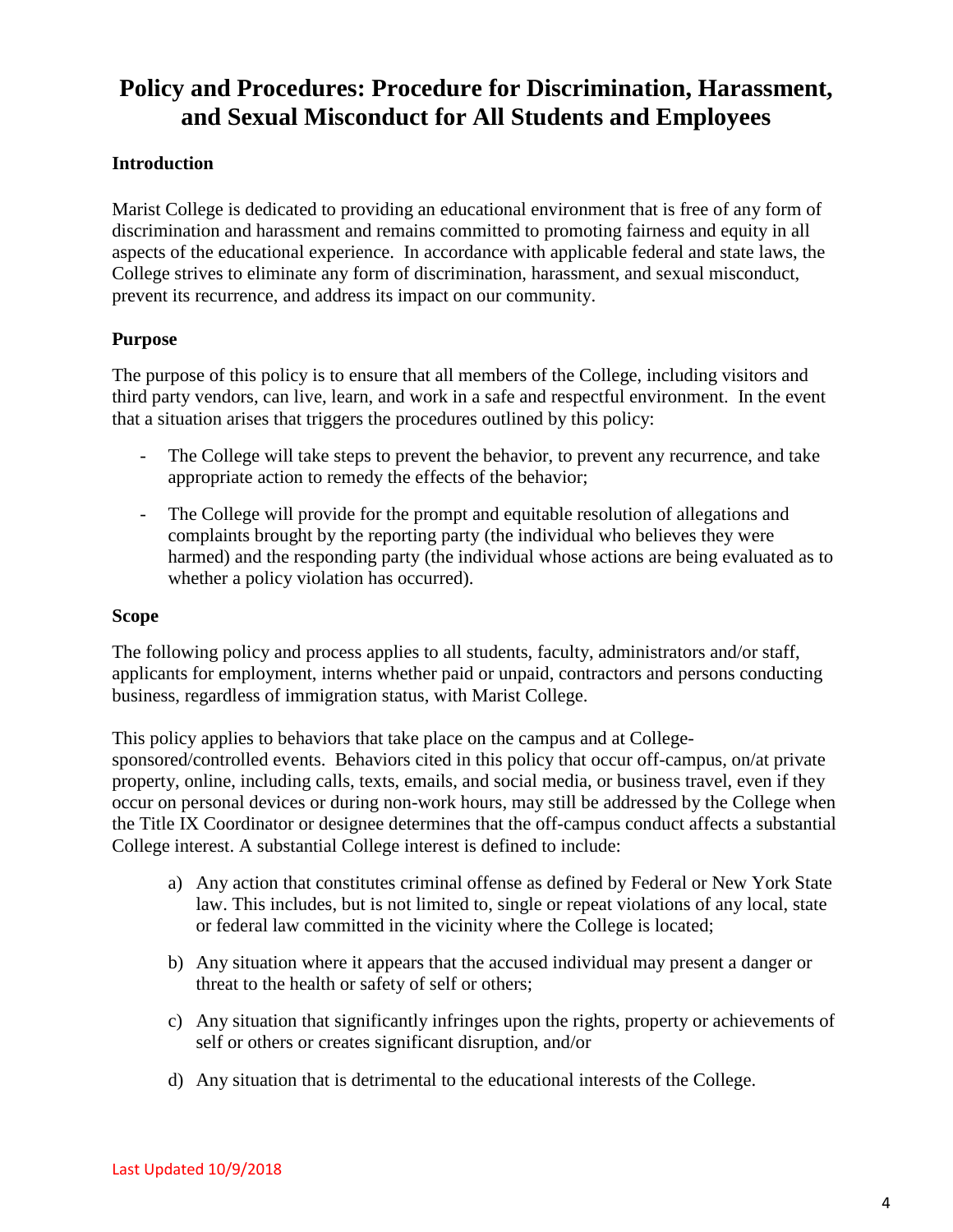In a case where either the reporting party or responding party falls under the purview of another institution, the Title IX Coordinator or designee may liaison with the Title IX Coordinator from the controlling institution to address remedies/discipline.

#### **Internal inquiries regarding the enclosed policies and procedures may be made to:**

#### **Christina Daniele**

Title IX Coordinator Office of Human Resources Donnelly Hall 120 (845) 575-3799 [titleix@marist.edu](mailto:titleix@marist.edu)

Edward Freer Deputy Title IX Coordinator Office of Human Resources Donnelly Hall 120 845-575-3799 [titleix@marist.edu](mailto:titleix@marist.edu)

#### **External inquiries may be made to:**

Office for Civil Rights (OCR) U.S. Department of Education 400 Maryland Avenue, SW Washington, DC 20202-1100 Customer Service Hotline #: (800) 421-3481 Fax: (202) 453-6012 TDD: (877) 521-2172 Email: [OCR@ed.gov](mailto:OCR@ed.gov) Web: [http://www.ed.gov/ocr](http://www2.ed.gov/about/offices/list/ocr/index.html)

#### **Local OCR office contact information:**

Region II - New York (New Jersey, New York, Puerto Rico, Virgin Islands) Linda Colon, Regional Manager Office for Civil Rights U.S. Department of Health and Human Services Jacob Javits Federal Building 26 Federal Plaza - Suite 3312 New York, NY 10278 Phone (800) 368-1019 Fax: (212) 264-3039 TDD: (800) 537-7697

#### **Equal Employment Opportunity Commission (EEOC)**

Contact:<http://www.eeoc.gov/contact/>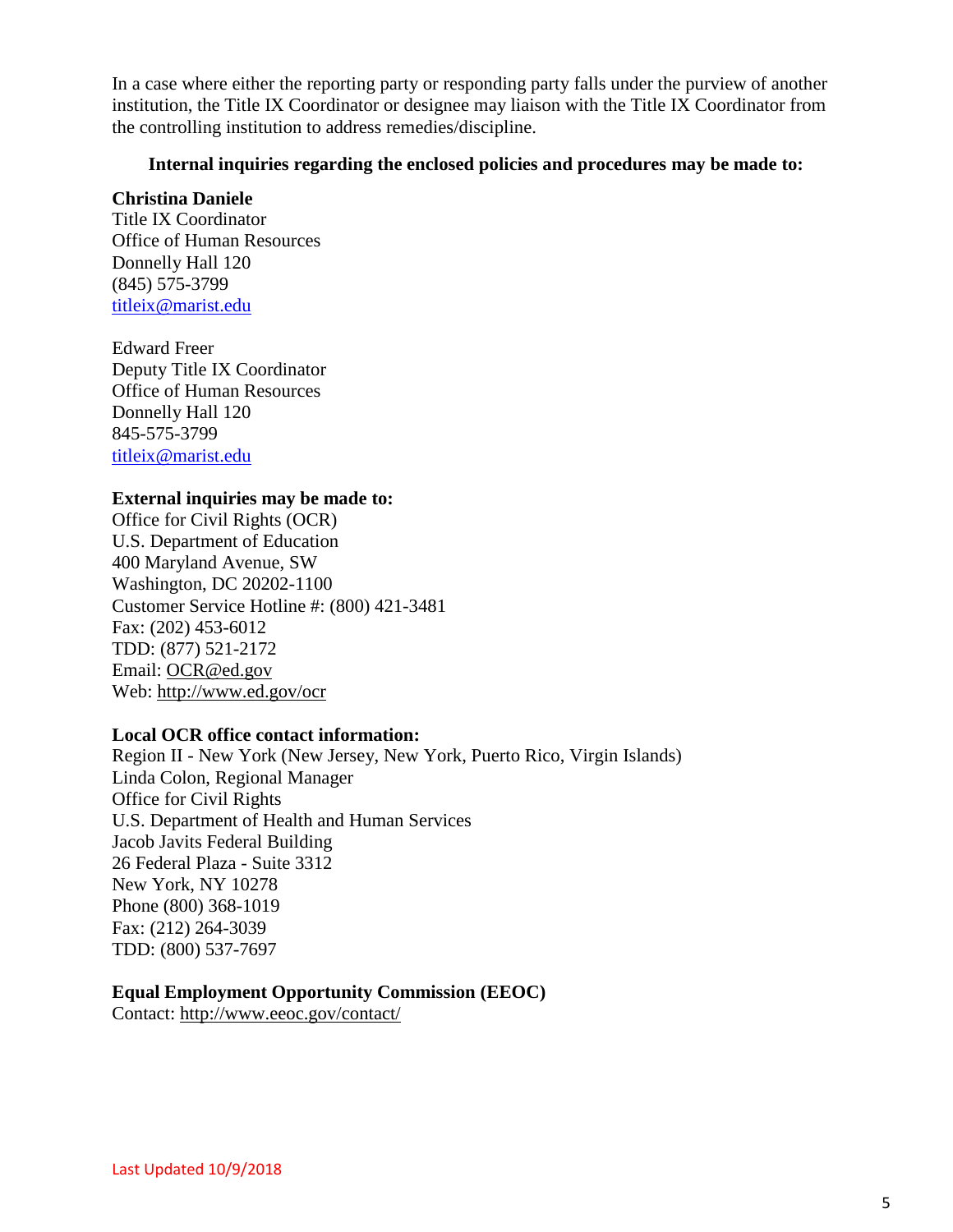### **POLICY**

#### **NONDISCRIMATION STATEMENT**

Marist College adheres to all federal, state, and, where applicable, local civil rights laws banning discrimination in private institutions of higher education. The College will not discriminate against any employee, applicant for employment, student or applicant for admission on the basis of race, religion, color, sex, pregnancy, religion, creed, ethnicity, national origin (including ancestry), citizenship status, physical or mental disability, age, sexual orientation, gender, gender identity, veteran or military status (including special disabled veteran, Vietnam-era veteran, or recently separated veteran), predisposing genetic characteristics, domestic violence victim status or any other protected category under applicable local, state or federal law, including protections for those opposing discrimination or participating in any grievance process on campus or within the Equal Employment Opportunity Commission or other human rights agencies.

This policy covers nondiscrimination in employment and in access to educational opportunities. Any member of the campus community, guest or visitor who acts to deny, deprive or limit the educational, employment, housing, social access, financial aid and scholarship, benefits and/or other services and opportunities of any member of the campus community on the basis of their actual or perceived membership in the protected classes listed above is in violation of College policy. When brought to the attention of the College, any such discrimination will be appropriately remedied by the College according to outlined policy and procedures.

#### **ACCOMMODATION OF DISABILITIES**

The College is committed to full compliance with the Americans With Disabilities Act of 1990 (ADA) and Section 504 of the Rehabilitation Act of 1973, which prohibit discrimination against qualified persons with disabilities, as well as other federal and state laws pertaining to individuals with disabilities. Under the ADA and its amendments, a person has a disability if he or she has a physical or mental impairment that substantially limits a major life activity. The ADA also protects individuals who have a record of a substantially limiting impairment or who are regarded as disabled by the institution whether qualified or not. A substantial impairment is one that significantly limits or restricts a major life activity such as hearing, seeing, speaking, breathing, performing manual tasks, walking, or caring for oneself.

The Director of Employee Relations or designee has been named as the ADA/504 Coordinator and is responsible for coordinating efforts to comply with these disability laws, including investigation of any grievance alleging noncompliance.

#### **a. Students with Disabilities**

The College is committed to complying with all provisions of the American Disabilities Act (ADA) and state and local disability laws, as applicable. Consistent with the aforementioned nondiscrimination statement, the College will provide qualified students with disabilities with reasonable accommodations and support needed to ensure equal access to the academic programs, activities, and opportunities of the College.

All accommodations are made on a case-by-case basis. The College encourages individuals with disabilities to make a request for an accommodation to contact the Office of Accommodation and Accessibility. After reviewing the documentation provided by the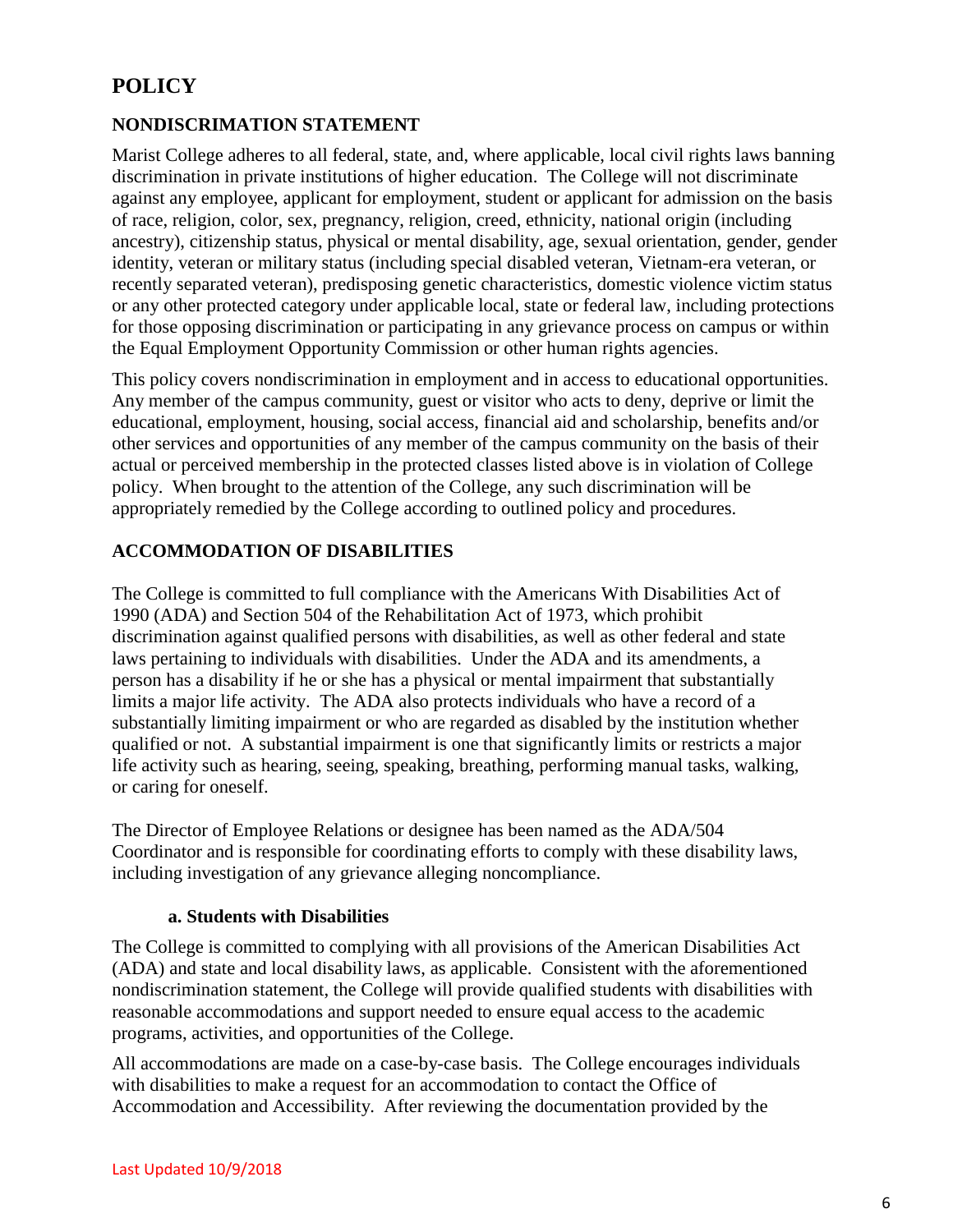student and, in consultation with the student, a determination as to which accommodations are appropriate to the student's particular needs and academic programs will be made, provided that such accommodation does not constitute an undue hardship.

#### **b. Employees with Disabilities**

Pursuant to the ADA, the College will provide reasonable accommodation(s) to all qualified employees with known disabilities, where their disability affects the performance of their essential job functions, except where doing so would be unduly disruptive or would result in undue hardship.

An employee with a disability is responsible for requesting an accommodation in writing and providing documentation to the 504 Coordinator or designee. The 504 Coordinator or designee will work with the employee's supervisor to identify which essential functions of the position are affected by the employee's disability and what reasonable accommodations could enable the employee to perform those duties.

#### **PROHIBITED CONDUCT UNDER THIS POLICY**

#### **Discrimination**

Discrimination is defined as treating members of a protected class less favorably because of their membership in that class or as having a neutral policy or practice that adversely impacts the members of one protected class more than others.

#### **Discriminatory Harassment**

Students, staff, administrators, faculty, and interns are entitled to a working environment and educational environment free of discriminatory harassment. The College condemns and will not tolerate discriminatory harassment against any employee, student, visitor or guest on the basis of any status protected by College policy or law. Harassment constitutes a form of discrimination that is prohibited by law. Harassment is defined as subjecting an individual to unwelcome conduct, whether verbal or physical, that creates an intimidating, hostile, or abusive working, learning or campus living environment; that alters the conditions of employment or education; or unreasonably interferes with an individual's work or academic performance on the basis of the individual's membership in a protected class. Harassment may include, but is not limited to: verbal abuse; slurs; negative stereotyping; threatening, intimidating or hostile acts; denigrating jokes; insulting or obscene comments or gestures; and display or circulation (including in hard copy, by email or text, or through social media) in the working, learning and living environment of written or graphic material that degrades or shows hostility or aversion toward an individual or group. Sexual harassment and gender-based harassment (later defined in further detail) are forms of discriminatory harassment.

The College will remedy all forms of harassment when reported, whether or not the harassment rises to the level of creating a hostile environment. When harassment rises to the level of creating a hostile environment, the College may also impose sanctions on the harasser. The College reserves the right to address offensive conduct and/or harassment that does not rise to the level of discrimination or that is of a generic nature not on the basis of a protected status, and which customarily may not result in the imposition of discipline under College policy. This will be addressed through civil confrontation, remedial actions, education, and/or effective conflict resolution mechanisms. For assistance with conflict resolution techniques, employees should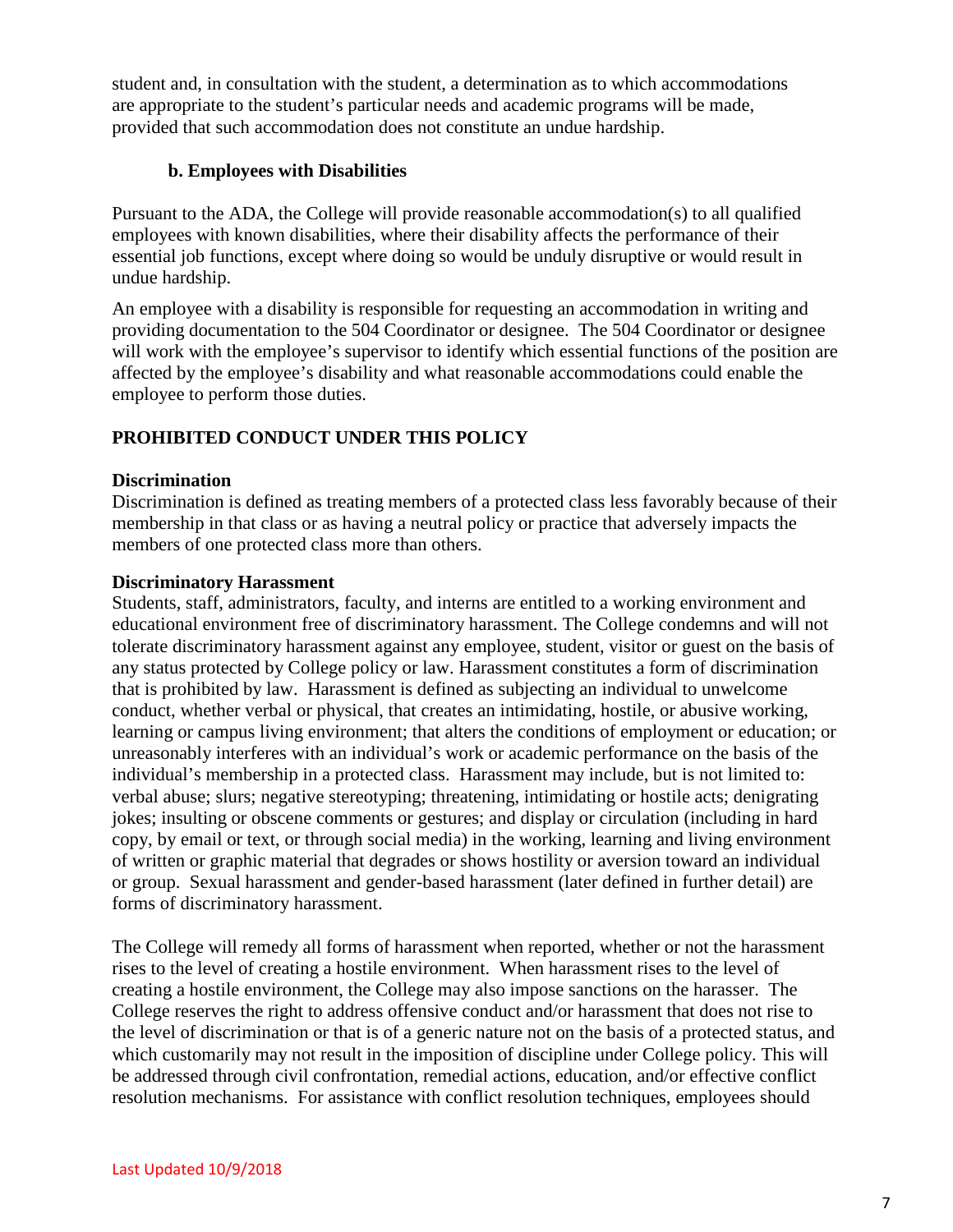contact the Office of Human Resources and students should contact the Director of Student Conduct.

#### *Academic Freedom*

The College's harassment policy is not meant to inhibit or prohibit educational content or discussions inside or outside of the classroom that include germane, but controversial or sensitive subject matters protected by academic freedom.

#### **Gender-Based Harassment**

Acts of aggression, intimidation, stalking, or hostility based on gender or gender-stereotyping constitute gender-based harassment. Gender-based harassment can occur if individuals are harassed either for exhibiting what is perceived as a stereotypical characteristic of their sex, or for failing to conform to stereotypical notions of masculinity or femininity. To constitute harassment, the conduct must reasonably interfere with another person's education or participation in educational programs or activities or work, or create an intimidating, hostile, demeaning, or offensive working, academic, or living environment.

#### **Gender-Based Misconduct**

Gender-based misconduct is a broad term that encompasses gender-based harassment, sexual harassment, sexual assault, sexual exploitation, stalking, dating violence, and domestic violence.

#### **Sexual Harassment**

Both the Equal Employment Opportunity Commission and the State of New York regard sexual harassment as a form of sex/gender discrimination and, therefore, as an unlawful discriminatory practice.

Sexual harassment is unwelcome, sexual or gender-based verbal, written, online and/or physical conduct. The following describes some of the types of acts that may be unlawful and are strictly prohibited:

- o Physical acts of a sexual nature, such as: touching, pinching, patting, kissing, hugging, grabbing, brushing against another individual's body or poking another's body. Rape, sexual battery, molestation, or attempts to commit these assaults are also examples.
- o Unwanted sexual advances or propositions, such as: requests for sexual favors accompanied by implied or overt threats concerning the target's academic work/grades/standing, job performance evaluation, a promotion or other job benefits or detriments; subtle or obvious pressure for unwelcome sexual activities.
- o Sexually oriented gestures, noises, remarks, or jokes, or comments about a person's sexuality or sexual experience, which create a hostile work environment.
- o Sex stereotyping occurs when conduct or personality traits are considered inappropriate simply because they may not conform to other people's ideas or perceptions about how individuals of a particular sex should act or look.
- o Sexual or discriminatory displays or publications anywhere in the classroom/workplace, such as: displaying pictures, posters, calendars, graffiti, objects, promotional material, reading materials or other materials that are sexually demeaning or pornographic. This also includes such sexual displays on workplace computers or cell phones and sharing such displays while in the workplace.
- o Hostile actions taken against an individual because of that individual's sex, sexual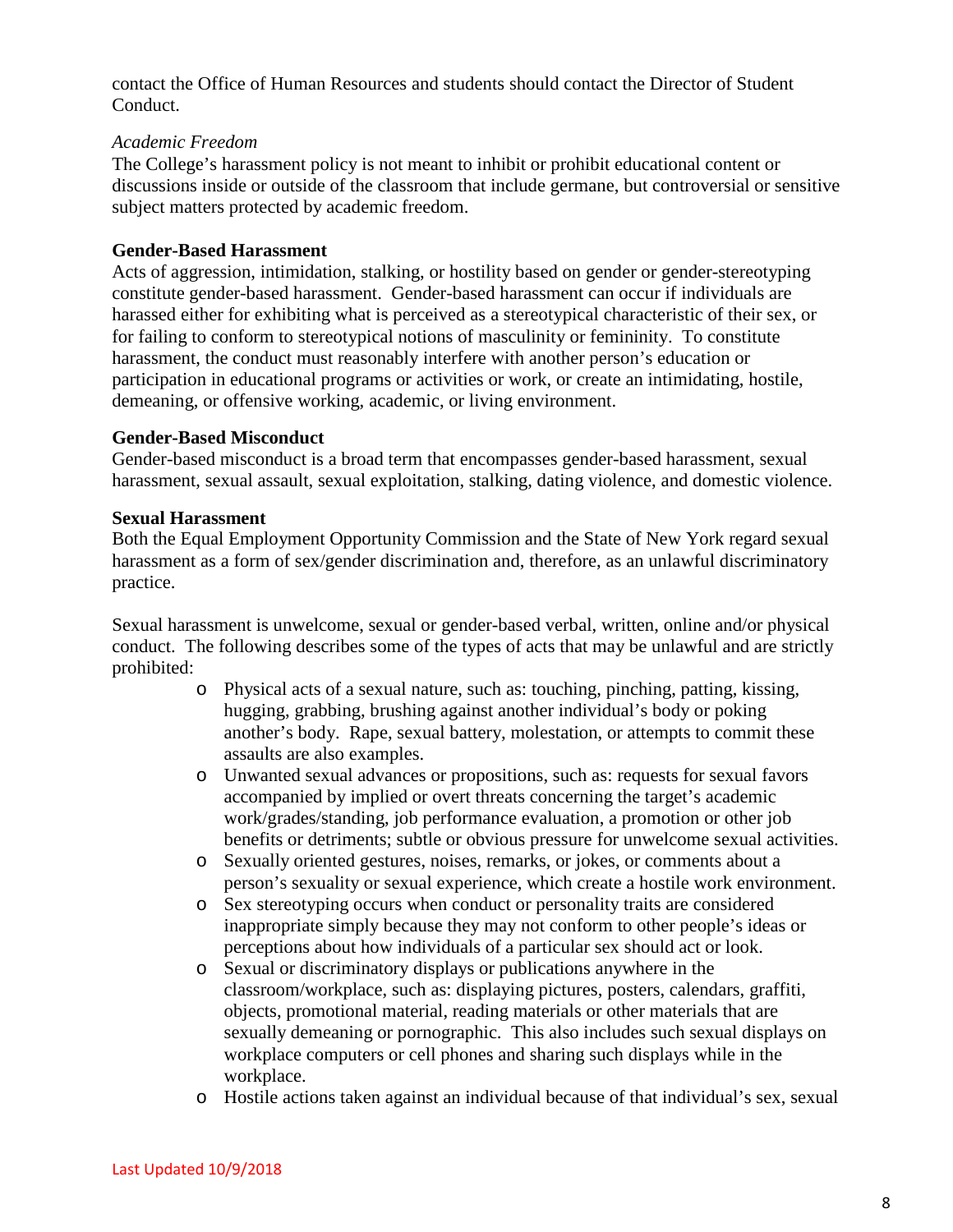orientation, gender identity, and the status of being transgender, such as: interfering with, destroying or damaging an individual's work, workstation, tools or equipment, or otherwise interfering with the individual's ability to succeed academically or to perform the job; sabotaging, bullying, yelling, and namecalling.

#### *Refer to Appendix D for a list of possible examples*

Anyone experiencing sexual harassment in any College program is encouraged to report it immediately to the College's Title IX Coordinator or designee.

Sexual harassment creates a hostile environment, and may be subject to discipline when it is severe or persistent/pervasive and it:

- o has the effect of unreasonably interfering with, denying or limiting employment opportunities or the ability to participate in or benefit from the College's educational, social and/or residential program, or
- o is based on power differentials (*quid pro quo*), the creation of a hostile environment or retaliation.

#### **Sexual Misconduct**

State law defines various violent and/or non-consensual sexual acts as crimes. Additionally, the College has defined categories of sexual misconduct, as stated below, for which action under this policy may be imposed. The College considers Non-Consensual Sexual Intercourse violations to be the most serious, and therefore imposes the most severe sanctions, typically suspension or expulsion for students and termination for employees.

Acts of sexual misconduct may be committed by any person upon any other person, regardless of the sex, gender, sexual orientation and/or gender identity of those involved. Violations include:

#### **Sexual Harassment (as defined in the section above)**

#### **Non-Consensual Sexual Intercourse is defined as:**

- any sexual penetration or intercourse (anal, oral or vaginal)
- however slight
- with any object
- by a person upon another person
- that is without affirmative consent and/or by force

Sexual penetration includes vaginal or anal penetration by a penis, tongue, finger or object, or oral copulation by mouth to genital contact or genital to mouth contact.

#### **Non-Consensual Sexual Contact is defined as:**

- any intentional sexual touching
- however slight
- with any object
- by a person upon another person
- that is without affirmative consent and/or by force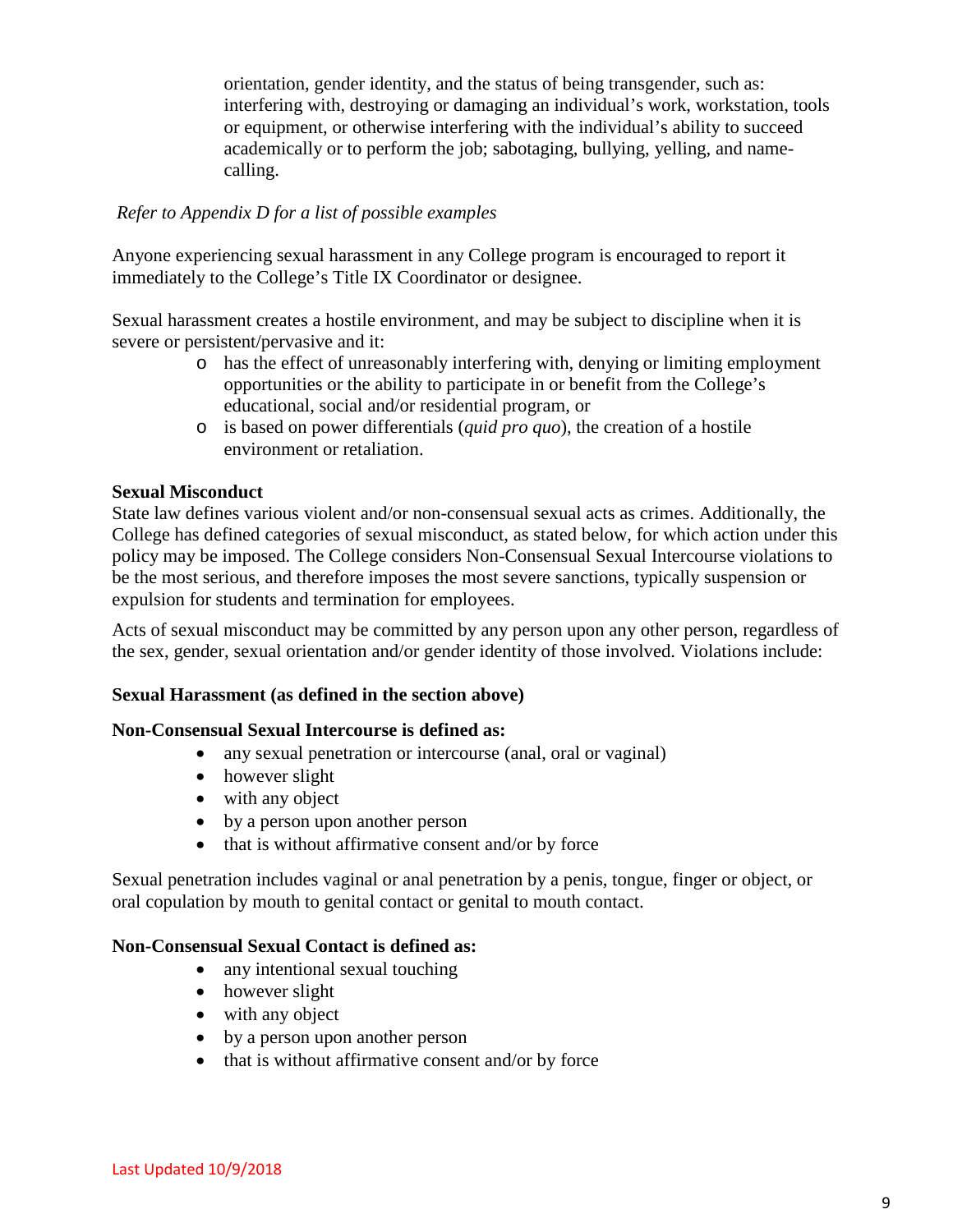Sexual touching includes any bodily contact with the breasts, groin, genitals, mouth or other bodily orifice of another individual, or any other bodily contact in a sexual manner.

#### **Sexual Exploitation**

Sexual Exploitation refers to a situation in which a person takes non-consensual or abusive sexual advantage of another, and situations in which the conduct does not fall within the definitions of Sexual Harassment, Non-Consensual Sexual Intercourse or Non-Consensual Sexual Contact. Examples of sexual exploitation include, but are not limited to:

- Sexual voyeurism (such as watching a person undressing, using the bathroom or engaged in sexual acts without the consent of the person observed)
- Taking pictures or video or audio recording another in a sexual act, or in any other private activity without the consent of all involved in the activity, or exceeding the
- boundaries of consent (such as allowing another person to hide in a closet and observe sexual activity, or disseminating sexual pictures without the photographed person's consent)
- Prostitution
- Sexual exploitation also includes engaging in sexual activity with another person while knowingly infected with human immunodeficiency virus (HIV) or other sexually transmitted infection (STI) and without informing the other person of the infection, and further includes administering alcohol or drugs (such as "date rape" drugs) to another person without his or her knowledge or consent.

#### **Stalking**

A course of unwanted attention that is repeated or obsessive, directed toward an individual or a group and that is reasonably likely to cause alarm, fear or substantial emotional distress. Stalking may take many forms, including lying in wait for, monitoring, and/or pursuing contact. Stalking may occur in person or through communications such as telephone calls, text messages, unwanted gifts, letters, emails, surveillance, or other types of observation.

#### **Dating Violence**

The use of physical violence, coercion, threats, intimidation, isolation, stalking, or other forms of emotional, psychological, sexual, technological, or economic abuse directed toward a person who is or has been in a social relationship of a romantic or sexually intimate nature with the victim. This includes any behaviors that intimidate, manipulate, humiliate, isolate, frighten, terrorize, coerce, threaten, or physically injure someone. Dating violence can be a single act or a pattern of behavior in relationships.

#### **Domestic Violence**

The use of physical violence, coercion threats, intimidation, isolation, stalking, or other forms of emotional, psychological, sexual, technological, or economic abuse directed toward a) a current or former spouse or intimate partner; b) a person with whom one shares a child; or c) anyone who is protected from the responding party's acts under the domestic or family violence laws of New York. This includes any behaviors that intimidate, manipulate, humiliate, isolate, frighten, terrorize, coerce, threaten, or physically injure someone. Domestic violence can be a single act or a pattern of behavior in relationships.

#### **Retaliation**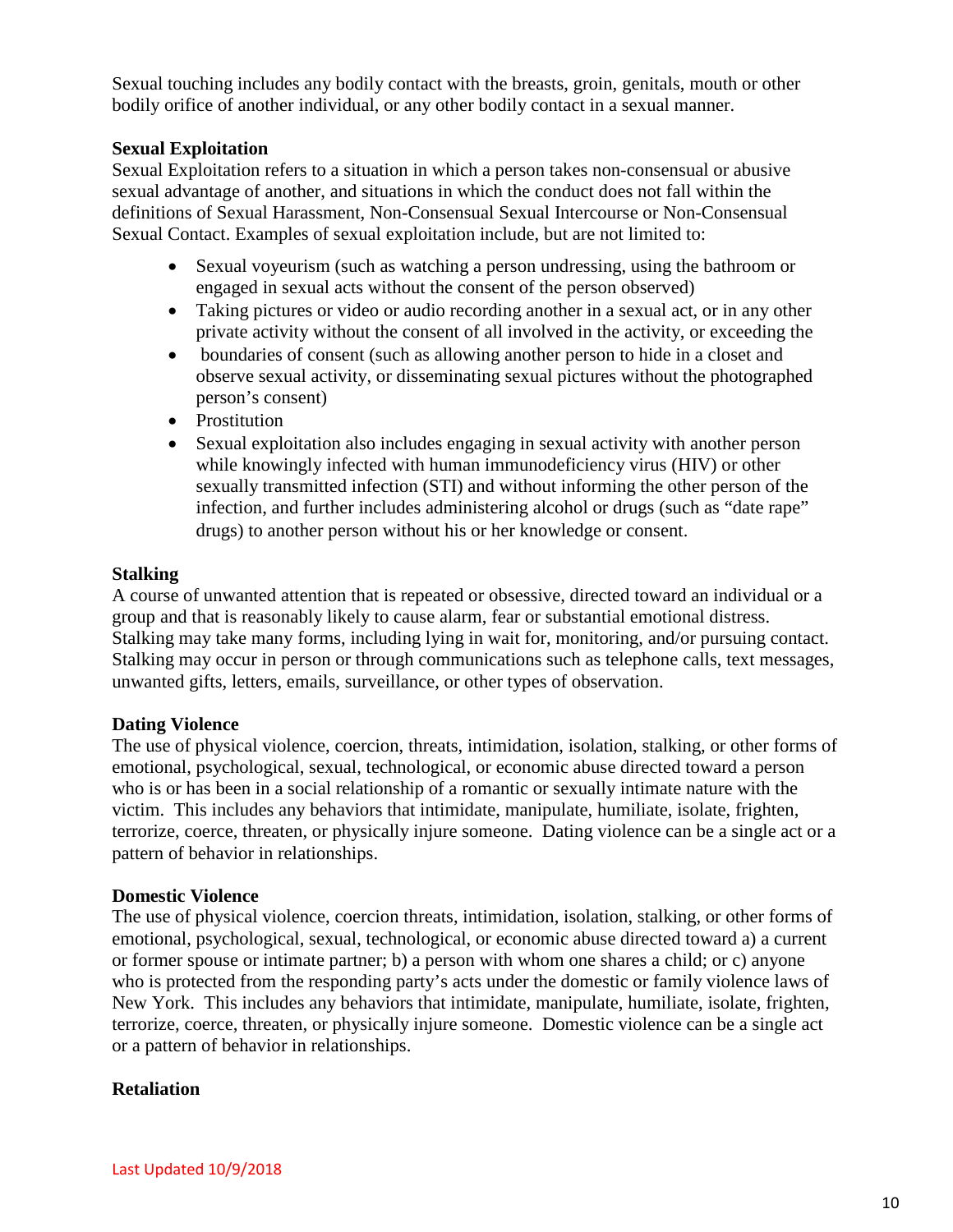Retaliation is defined as any adverse action taken against a person participating in a protected activity because of their participation in that protected activity. Adverse action need not be jobrelated or occur on the campus or in the workplace (ie. threats of violence outside of work hours) to constitute unlawful retaliation. Retaliation against an individual for alleging harassment, supporting a reporting party or for assisting in providing information relevant to a claim of harassment is a serious violation of College policy and will be treated as another possible instance of harassment or discrimination. Acts of alleged retaliation should be reported immediately to the Title IX Coordinator or designee and will be promptly investigated. The College is prepared to take appropriate steps to protect individuals who fear that they may be subjected to retaliation. In instances where the alleged harassment does not turn out to rise to the level of a violation of law, the individual is protected from retaliation if the person had a good faith belief that the practices violated College policy and/or were unlawful. In turn, the retaliation provision is not intended to protect persons making intentionally false charges of harassment.

#### **OTHER PROHIBITED CONDUCT**

- Threatening or causing physical harm, extreme verbal abuse or other conduct which threatens or endangers the health or safety of any person on the basis of their actual or perceived membership in a protected class
- Intimidation, defined as implied threats or acts that cause an unreasonable fear of harm in another on the basis of actual or perceived membership in a protected class
- Hazing, defined as acts likely to cause physical or psychological harm or social ostracism to any person within the College community, when related to the admission, initiation, pledging, joining, or any other group-affiliation activity (as defined further in the hazing policy) on the basis of actual or perceived membership in a protected class; hazing is also illegal under New York law and prohibited by College policy
- Bullying, defined as repeated and/or severe aggressive behavior likely to intimidate or intentionally hurt, control or diminish another person, physically or mentally on the basis of actual or perceived membership in a protected class
- Any other College rules, when a violation is motivated by the actual or perceived membership of the victim in a protected class may be pursued using this policy and process.

The College reserves the right to impose any level of sanction, ranging from a reprimand up to and including suspension or expulsion/ termination of employment, for harassment, discrimination, or an act of sexual misconduct or other gender-based offenses, including intimate partner or relationship (dating and/or domestic) violence, non-consensual sexual contact and stalking based on the facts and circumstances of the particular grievance. *However, informal resolution and mediation will never be options to remedy any acts of sexual violence and/or nonconsensual forcible touching. See Appendix B for a Full List of Sanctions*

#### **OTHER IMPORTANT DEFINITIONS AND TERMS RELATED TO THIS POLICY**

#### **Accused**

Accused shall mean a person accused of a violation who has not yet entered the College's judicial or conduct process; for this policy, the accused is referred to as the Responding Party.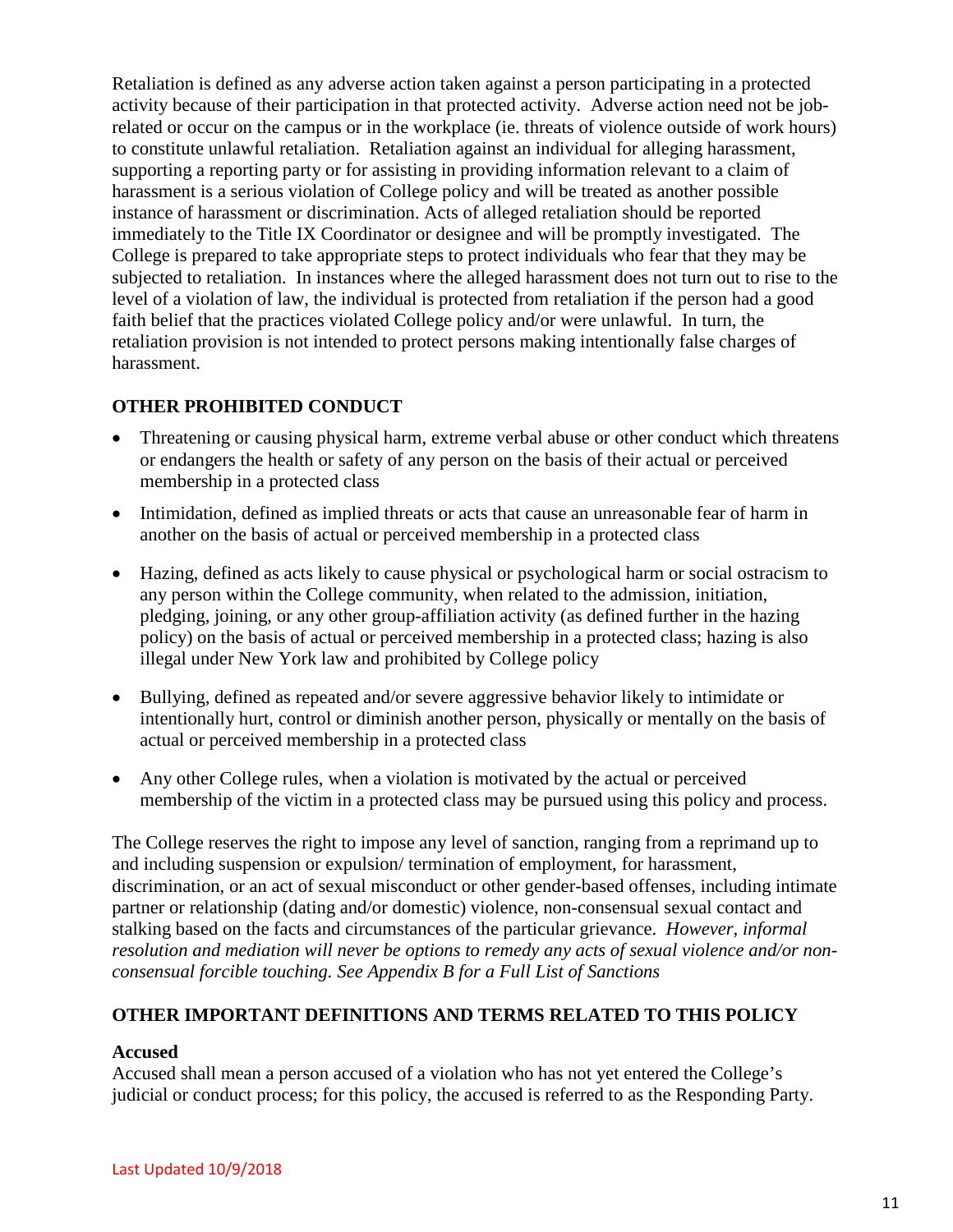#### **Affirmative Consent**

Affirmative consent is knowing, voluntary and mutual decision among all participants to engage in sexual activity. Consent can be given by words or actions, as long as those words or actions create clear permission regarding willingness to engage in sexual activity. Silence or lack of resistance, in and of itself, does not demonstrate consent. The definition of consent does not vary based on a participant's sex, sexual orientation, gender identity or gender expression. Since individuals may experience the same interaction in different ways, it is the responsibility of each party to make certain that the other has consented before engaging in the activity. A person cannot consent if he or she is unable to understand what is happening or is disoriented, helpless, asleep or unconscious for any reason, including due to alcohol or other drugs. An individual who engages in sexual activity when the individual knows, or should know, that the other person is physically or mentally incapacitated has violated this policy.

It is not an excuse that the individual responding party of sexual misconduct was intoxicated and, therefore, did not realize the incapacity of the other. Incapacitation is defined as a state where someone cannot make rational, reasonable decisions because they lack the capacity to give knowing consent (e.g., to understand the "who, what, when, where, why or how" of their sexual interaction). This policy also covers a person whose incapacity results from mental disability, involuntary physical restraint and/or from the taking of incapacitating drugs.

Consent to some sexual contact or prior sexual activity (such as kissing or fondling) cannot be presumed to be consent for other sexual activity (such as intercourse). A current or previous dating relationship is not sufficient to constitute consent. The existence of consent is based on the totality of the circumstances, including the context in which the alleged incident occurred, and any similar previous patterns that may be evidenced. A person can withdraw consent at any time during sexual activity by expressing in words or actions that he or she no longer wants the act to continue, and, if that happens, the other person must stop immediately.

#### **The Six Guiding Principles regarding Sexual Consensual Activity**

In addition to the state definition, the following principles will be used to evaluate whether sexual activity was consensual and in violation of College policy:

- 1) Consent to any sexual act or prior consensual sexual activity between or with any party does not necessarily constitute consent to any other sexual act;
- 2) Consent is required regardless of whether the person initiating the act is under the influence of drugs and/or alcohol.
- 3) Consent may be initially given, but withdrawn at any time.
- 4) Consent cannot be given when a person is incapacitated, which occurs when an individual lacks the ability to knowingly choose to participate in sexual activity. Incapacitation may be caused by the lack of consciousness or being asleep, being involuntarily restrained, or if an individual otherwise cannot consent. Depending upon the degree of intoxication, an individual who is under the influence of alcohol, drugs, or other intoxicants may be incapacitated and therefore unable to consent.
- 5) Consent cannot be given when it is the result of any coercion, intimidation, force, or threat of harm.
- 6) When consent is withdrawn or can no longer be given, sexual activity must stop.

*Minors*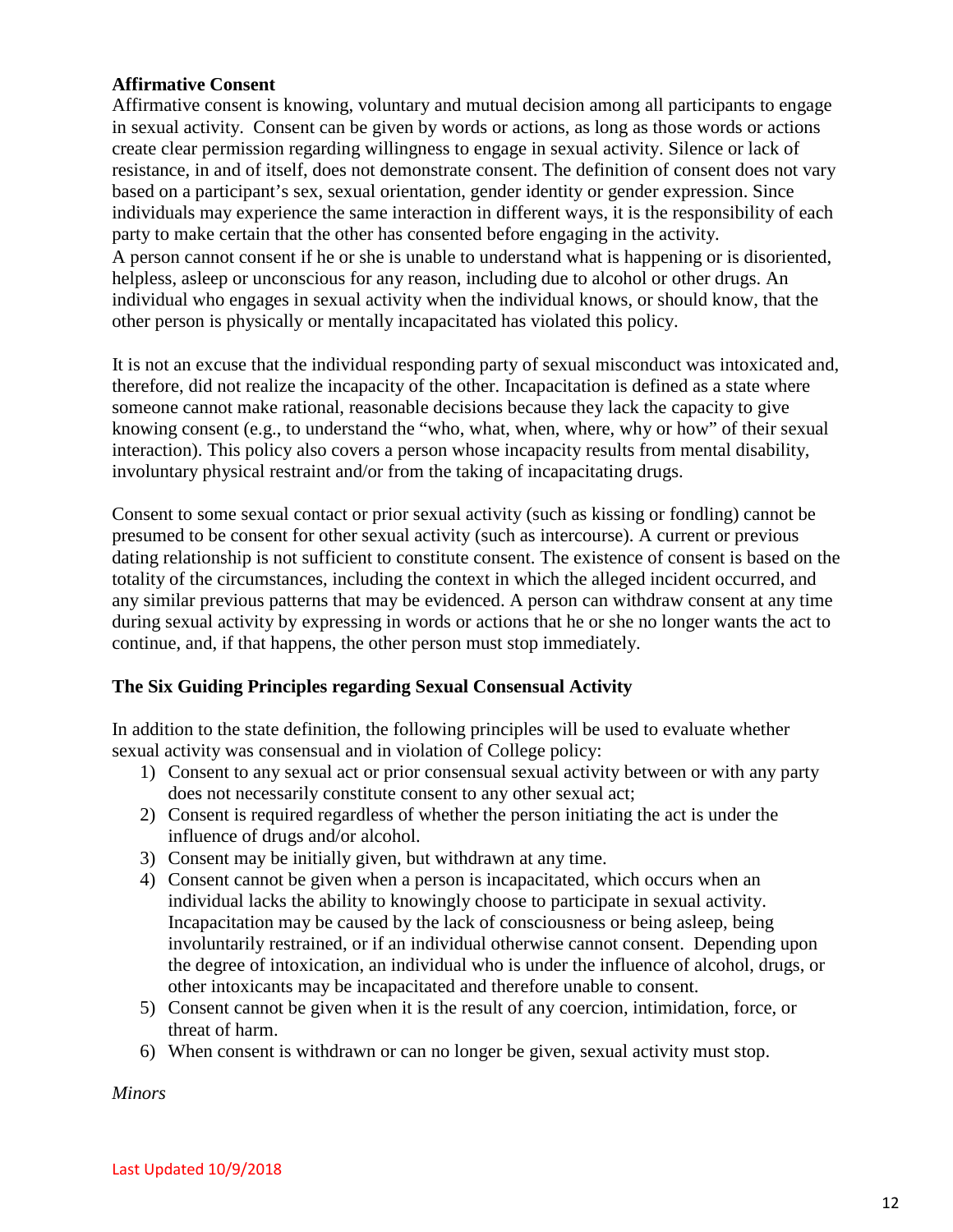In New York State, a minor (meaning a person under the age of 17 years) cannot consent to sexual activity. This means that sexual contact by an adult with a person younger than 17 years old is a crime, as well as a violation of this policy, even if the minor wanted to engage in the act. The College adopts this prohibition of sexual activity by adults with minors on all College property and at any and all College-sponsored activities or functions outside of New York regardless of out-of-state laws.

#### **Bystander**

In the context of this policy, "bystander" is defined as a person who observes a crime, an impending crime, conflict, potentially violent or violent behavior, or conduct that is in violation of College policy.

#### **Coercion**

Coercion is verbal and/or physical conduct, including manipulation, intimidation, unwanted contact, and express or implied threats of physical, emotional, or other harm, that would reasonably place an individual in fear of immediate or future harm and that is used to compel someone to engage in sexual contact.

#### **Confidentiality**

"Confidentiality" may be offered by an individual who is not required by law to report known incidents of sexual assault or other crimes to institution officials, in a manner consistent with state and federal law, including but not limited to 20 U.S.C. 1092 (f) and 20 U.S.C. 1681 (a). Counseling Services, Health Services, and ordained priests are example of college employees who may offer confidentiality.

#### **Clery Reporting**

Clery reporting refers to the data collected by the Department of Public Safety on violent crimes (including sexual assault/rape, domestic violence, dating violence, and stalking) occurring on or near College property and compiled in the College's Annual Security Report. Only aggregate data is reported and no personally identifiable information is collected. For more information on Clery Reporting, please review the Annual Security Report or contact the Office of Safety and Security.

#### **Incapacitation**

Incapacitation occurs when an individual lacks the ability to knowingly choose to participate in sexual activity. A person who is incapacitated cannot make a rational, reasonable decision because the person lacks the ability to understand his or her decision.

- Incapacitation may be associated with an individual lacking consciousness; being asleep; being involuntarily restrained; having a disability that impedes consent; or if an individual otherwise cannot consent due to other forms of helplessness. Specifically, under New York State law, a person under the age of 17 lacks the capacity to give consent.
- Depending on the degree of intoxication, someone who is under the influence of alcohol, drugs, or other intoxicants may be incapacitated and therefore unable to consent.
	- o How drugs and alcohol affect consent: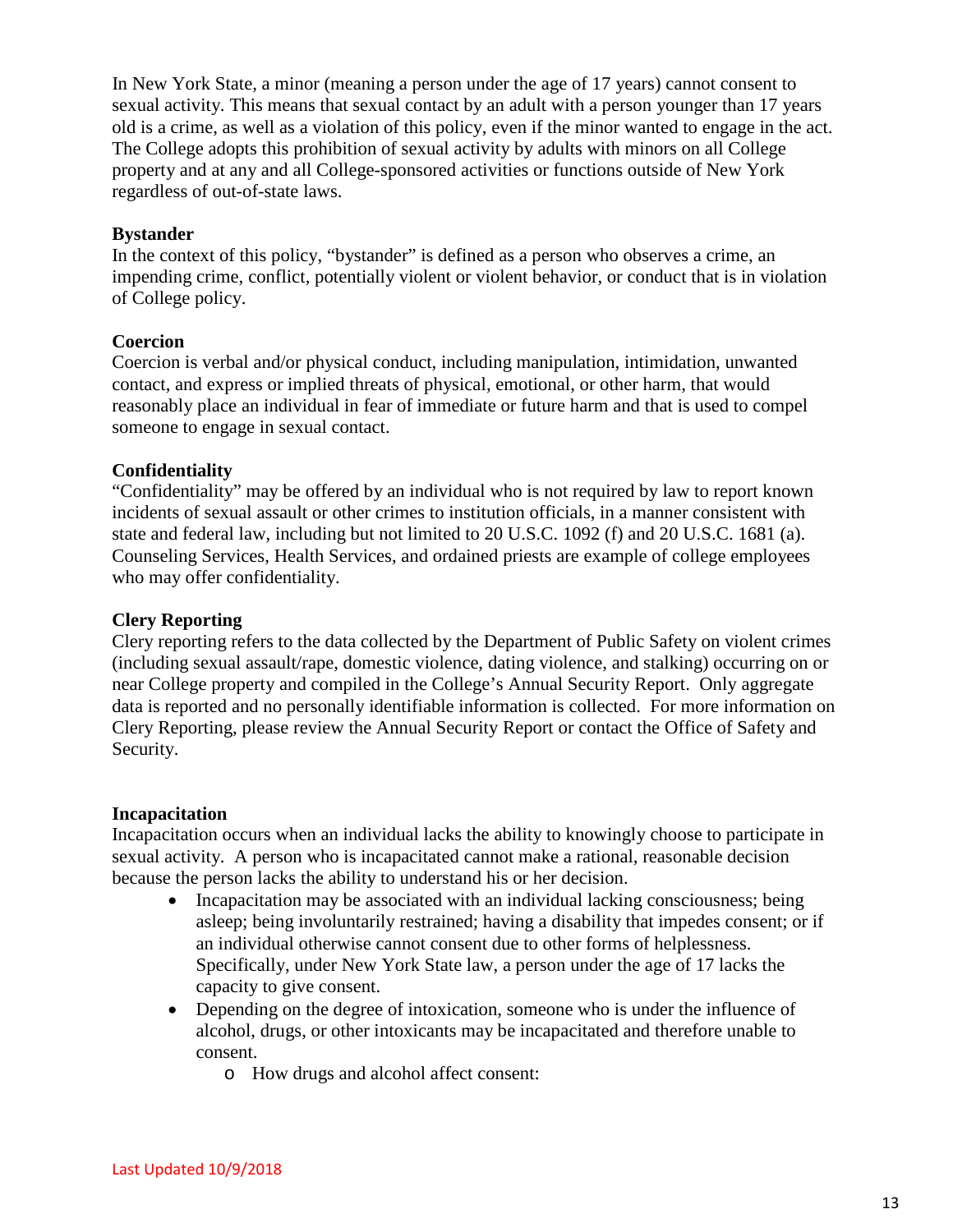- The impact of alcohol and other drugs varies from person to person. Warning signs that a person may be incapacitated or approaching incapacitation as a result of alcohol or drug use may include, but are not limited to: slurred or incomprehensible speech, vomiting, unsteadiness, combativeness, or emotional volatility.
- Individuals should be aware of, and carefully consider, the potential consequences of the use of alcohol or drugs. Alcohol and drugs can lower inhibitions and create an atmosphere of confusion over whether consent is freely and affirmatively given.
- Whether sexual activity with an incapacitated person constitutes gender-based misconduct may depend on whether the Responding Party knew or should have known of the Reporting Party's incapacitation based on objectively and reasonably apparent indications when viewed from the perspective of a sober, reasonable person in the Responding Party's position.
- Being intoxicated, impaired, or incapacitated by alcohol or other drugs is never an excuse for committing a policy violation and does not diminish anyone's responsibility to obtain informed and freely-given consent.
- The use of alcohol or other drugs never makes someone at fault for experiencing gender-based conduct.

#### **Reporting Individual**

Reporting individual will encompass the terms victim, survivor, complainant, claimant, or witness with victim status.

#### **Responding Individual**

Responding individual will mean a person accused of a violation who has entered the College's judicial or conduct process.

#### **POLICY EXPECTATIONS WITH RESPECT TO CONSENSUAL RELATIONSHIPS**

There are inherent risks in any romantic or sexual relationship between individuals in unequal positions (such as faculty-student and supervisor-employee). These relationships may be less consensual than perceived by the individual whose position confers power. The relationship also may be viewed in different ways by each of the parties, particularly in retrospect. Furthermore, circumstances may change, and conduct that was previously welcome may become unwelcome. Even when both parties have consented at the outset to a romantic or sexual involvement, this past consent may not remove grounds for a later charge of a violation of applicable sections of this policy. The College does not wish to interfere with private choices regarding personal relationships when these relationships do not interfere with the goals and policies of the College. For the personal protection of members of this community, relationships in which power differentials are inherent (faculty-student, staff-student, administrator-student) are prohibited.

Consensual romantic or sexual relationships in which one party maintains a direct supervisory or evaluative role over the other party are unethical. Therefore, persons with direct supervisory or evaluative responsibilities who are involved in such relationships must bring those relationships to the timely attention of their supervisor, and will likely result in the necessity to remove the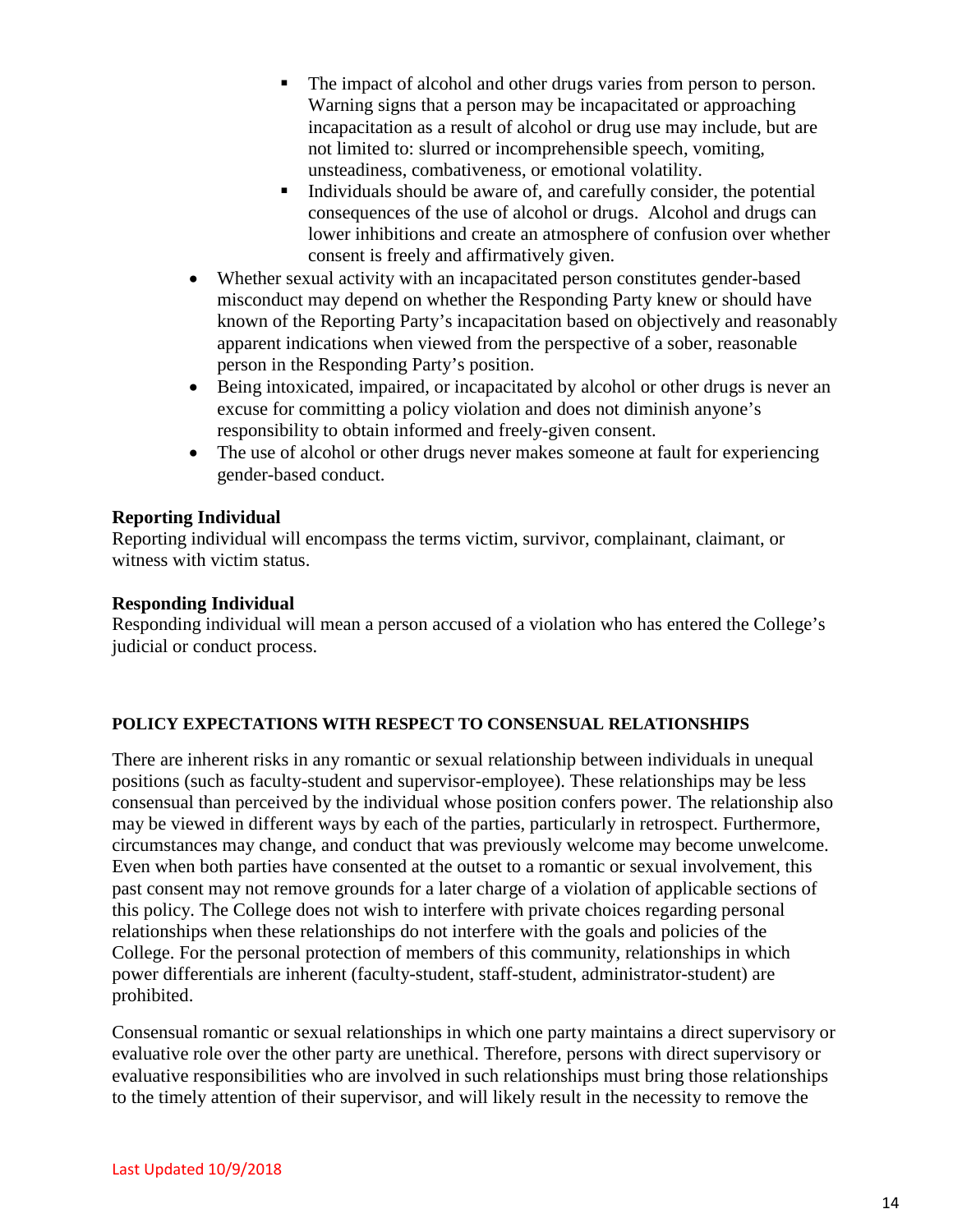employee from the supervisory or evaluative responsibilities, or shift a party out of being supervised or evaluated by someone with whom they have established a consensual relationship. This includes RAs and students over whom they have direct responsibility. Failure to self-report such relationships to a supervisor as required can result in disciplinary action for an employee.

#### **REPORTING HARASSMENT, DISCRIMINATION, AND PROHIBITED CONDUCT UNDER THIS POLICY**

The College is committed to the highest ethical and professional standards of conduct and to the safety and well-being of all members of our community. To achieve this goal, the college expects and relies on each member of the community to report actual or suspected violations of federal or state laws, violations of College policy or procedures, or other suspected wrongdoings.

The College encourages individuals, who believe that they have experienced discrimination, harassment, or other prohibited conduct defined by this policy, to bring their concerns to the College's attention immediately. While there is no time limit for submitting a complaint of prohibited behavior, early reporting and intervention tend to be most effective in the College's ability to investigate and respond, particularly if the subject remains in the College's jurisdiction. The College will take allegations of prohibited conduct seriously. All reports will be acted on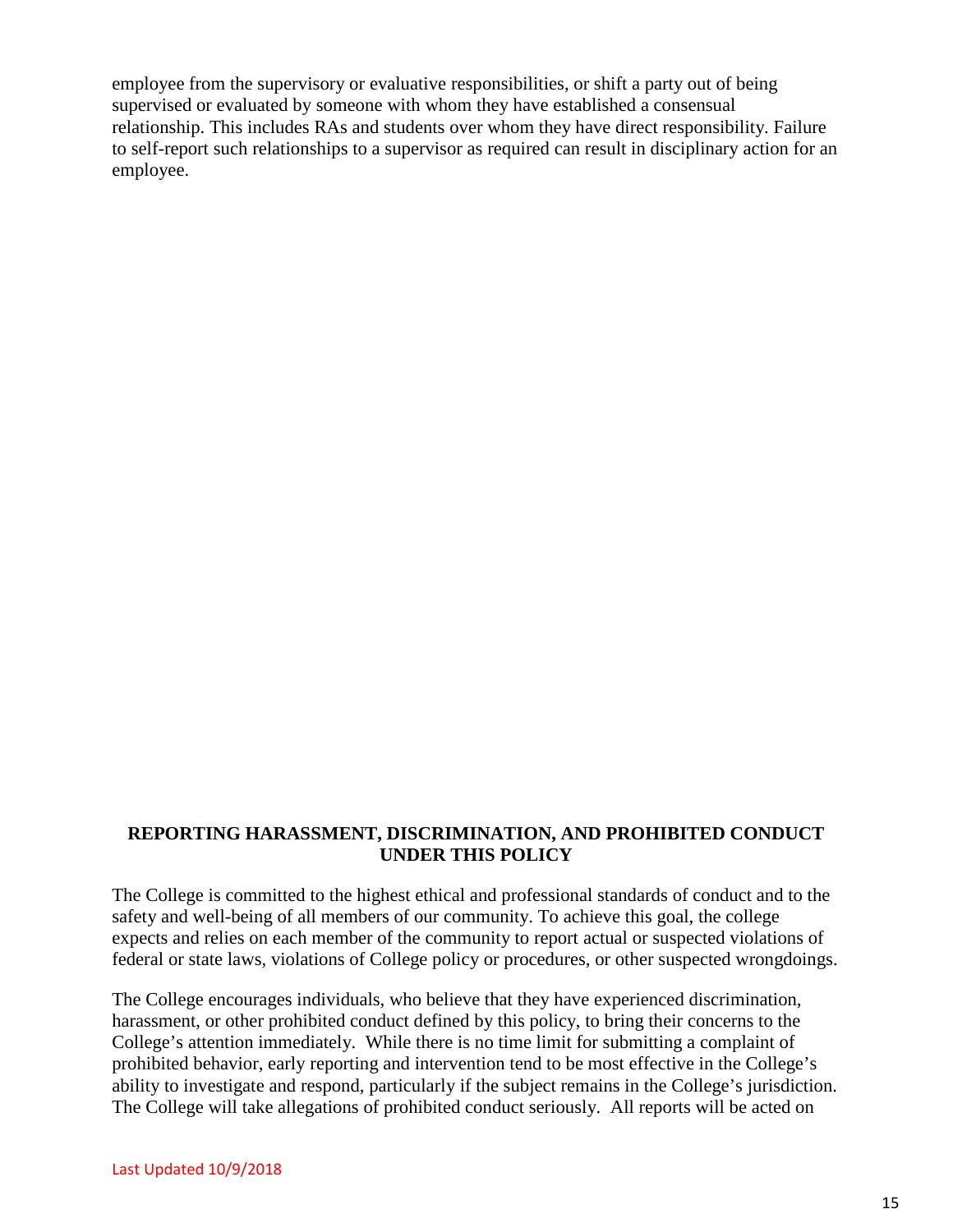promptly, and the College will initiate measures to stop the behavior, prevent its reoccurrence, and remedy the effects while making every effort to preserve the privacy of reports.

Individuals on the Poughkeepsie campus reporting any form of harassment, discrimination and other prohibited conduct, including sexual misconduct and sexual violence may contact:

#### **Christina Daniele**

Title IX Coordinator Office of Human Resources Donnelly Hall 120 (845) 575-3799 [titleix@marist.edu](mailto:titleix@marist.edu)

#### **Edward Freer**

Deputy Title IX Coordinator Office of Human Resources Donnelly Hall 120 845-575-3799 [titleix@marist.edu](mailto:titleix@marist.edu)

#### **Kaleigh Sosa**

Title IX Investigator Office of Human Resources Donnelly Hall 120 845-575-3278 [titleix@marist.edu](mailto:titleix@marist.edu)

Reports can be made: Via phone at 845-575-3799 Via e-mail at titleix@marist.edu Via online at https://cm.maxient.com/reportingform Via mail at 3399 North Road, Human Resources, Donnelly Hall, 120, Poughkeepsie, NY 12601 Via hand delivery/campus mail to Human Resources, Donnelly Hall, Suite 120

If an incident occurs abroad or during a Marist study abroad sponsored program, contact the individual leading the Marist program. The individual who is leading the Marist study abroad program is required to report the information learned to the Title IX Coordinator or designee. If an incident occurs outside of regular business hours, the Office of Safety and Security can receive reports at any time, as it is a 24hr/7 days per week operation. Emergency access to the Title IX Coordinator or designee and other appropriately, trained officials is provided at all times by informing the Office of Safety and Security. When an individual makes a report to a College employee who is required to report the incident, the Title IX Coordinator and/or Deputy or designee is notified, and the Title IX Office will investigate reported incidents.

All reported incidents are centrally tracked in order to review for patterns and to assist in stopping the recurrence of similar incidents.

#### **Confidential Reporting**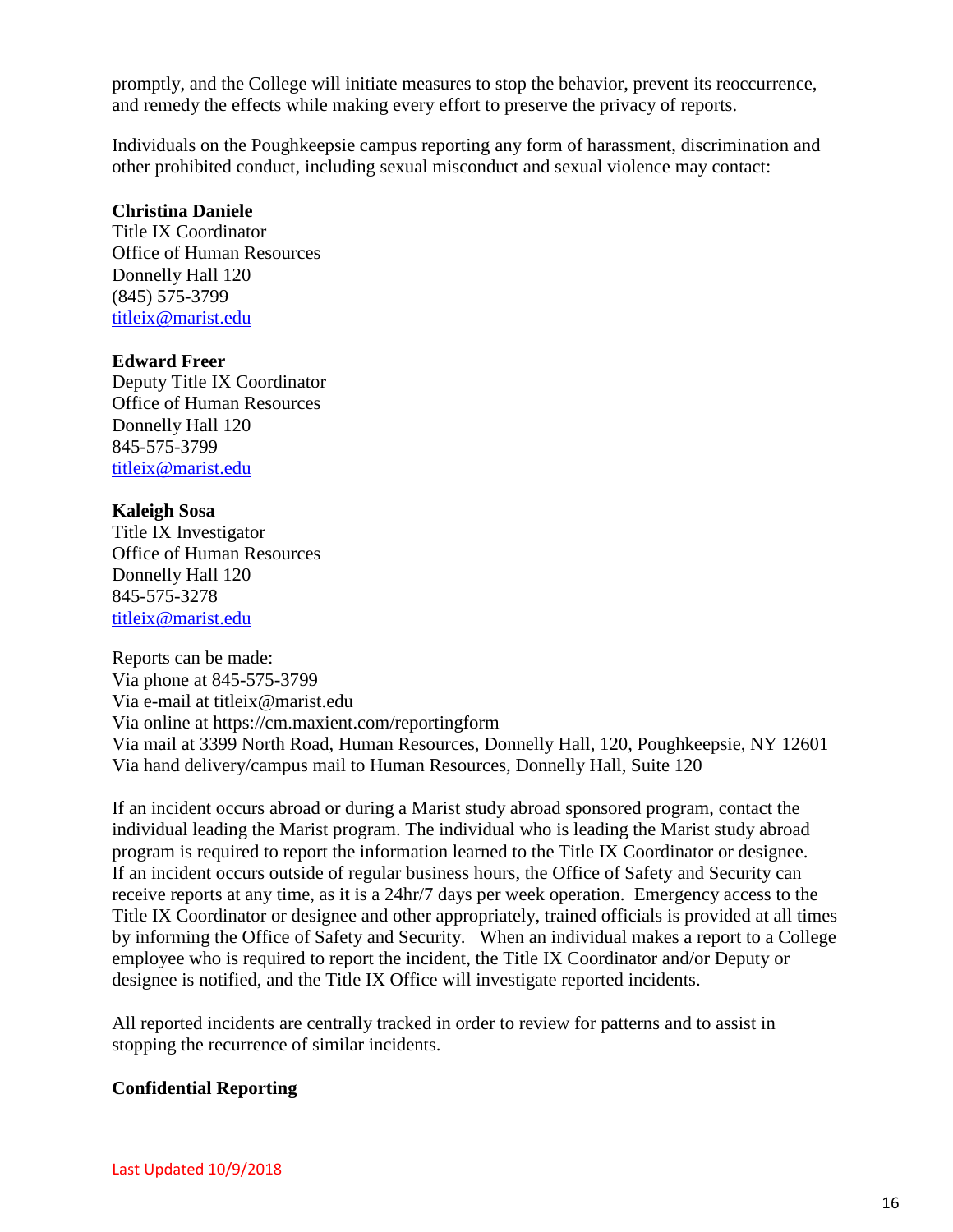If a reporting party would like the details of an incident to be kept confidential, the reporting party may speak with:

#### On-Campus Resources

- Counseling Services: 845-575-3314
- Health Services: 845-575-3270
- Father Ulrich: ext.2275 or John. Ulrich@marist.edu

Counseling Services may be contacted after hours by calling Campus Safety at 845-575-2282 and asking for the on-call counselor. There is no need to leave your name. Just leave your phone number and the counselor will call you back. Campus counselors are available for students free of charge and can be seen on an emergency basis during normal business hours.

These employees will submit anonymous statistical information for Title IX tracking and Clery Act purposes unless they believe it would be harmful to their client, patient or parishioner.

- Employee Assistance Program *(available to employees only)*:
	- o 845-338-5600 Mon.-Fri. 8am-8pm; Sat.-Sun. 9am-5pm
	- o 845-338-5450 (after hours)

#### Off-Campus Counseling and Advocacy Resources

- Dutchess County Helpline: (845)-485-9700
- Dutchess County Family Services: (845) 452-1110
- New York State Sexual Violence Hotline English:1-800-942-6906 English TTY: 1-800-818-0656 Spanish: 1-800-942-6908 Spanish TTY: 1-800-780-7660

Law Enforcement Resources

- Town of Poughkeepsie Police: 845-485-3666
- NYS Campus Sexual Assault Victims Unit: 1-844-845-7269

Off-campus local rape crisis counselors, domestic violence resources, and local or state assistance agencies will maintain confidentiality, except in extreme cases of immediate threat, danger and/or abuse of a minor.

#### **Student Alcohol and Drug Use Amnesty Policy When Reporting Sexual Misconduct**

The health and safety of every student at the College is of utmost importance. Marist College recognizes that students who have been drinking and/or using drugs (whether such use is voluntary or involuntary) at the time that violence, including, but not limited to domestic violence, dating violence, stalking, or sexual assault occurs may be hesitant to report such incidents due to fear of potential consequences for their own conduct. The College strongly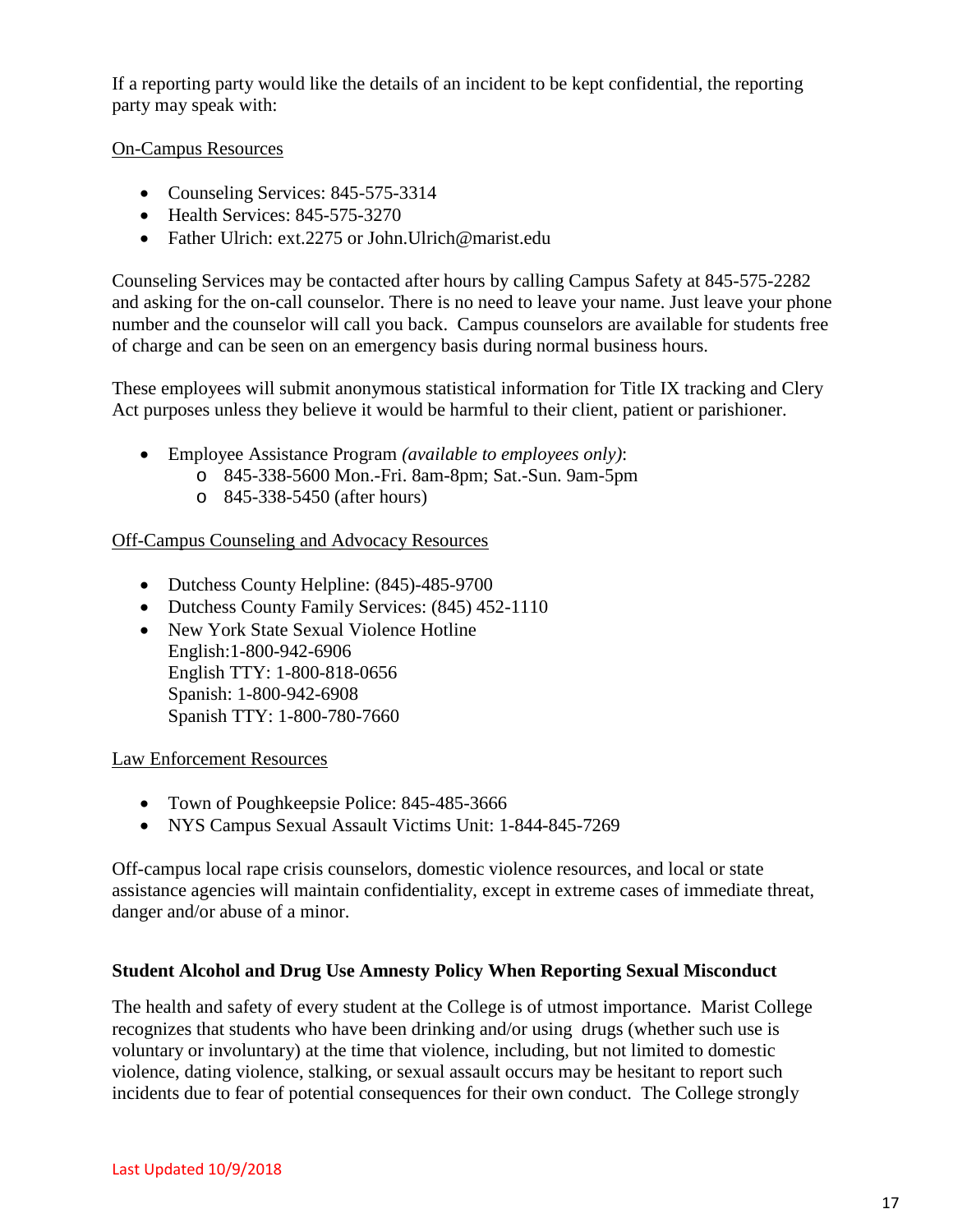encourages students to report domestic violence, dating violence, stalking, or sexual assault to institutional officials. A bystander acting in good faith or a reporting individual acting in good faith that discloses any incident of domestic violence, dating violence, stalking, or sexual assault to College officials or law enforcement will not be subject to disciplinary action under the College's Code of Conduct for violations of alcohol and/or drug abuse occurring at or near the time of the commission of the domestic violence dating violence, stalking, or sexual assault.

#### **Cases of Continual Threat and Timely Warning Obligations**

A reporting party has the right, and can expect, to have reports taken seriously by the College when formally reported, and to have those incidents investigated and properly resolved through these procedures. In cases where the reporting individual requests confidentiality and the circumstances allow the College to honor that request, the College will offer interim supports and remedies to the individual and the community, but will not otherwise pursue formal action. In cases indicating pattern, predation, threat and/or violence, the College will be unable to honor a request for confidentiality. Victims of sexual misconduct should be aware that College administrators must issue timely warnings for incidents reported to them that pose a substantial threat of bodily harm or danger to members of the campus community. The College will make every effort to ensure that the harmed individual's name and other identifying information is not disclosed, while still providing enough information for community members to make safety decisions in light of the potential danger. Any information about the resolution will not be released by the College until the conclusion of the resolution process, as permitted by law.

When an investigation must occur to prevent further harm, the formal reporting process will still afford privacy to the reporter, and only a small group of officials who need to know will be informed. Information will be shared as necessary with investigators, witnesses and the responding party. The circle of people with this knowledge will be kept as tight as possible to preserve a reporting party's rights and privacy.

Any disclosure made in the course of institutional research, classroom discussions or writing assignments or events, such as Take Back the Night or speakouts, is not considered notice to the College unless the harmed individual wishes a report to be made. Such information will be used to inform campus climate and educational efforts, generally.

Deliberately false and/or malicious accusations of harassment, discrimination, sexual misconduct, and sexual violence, as opposed to grievances which, even if erroneous, are made in good faith, are just as serious an offense and may be subject to appropriate disciplinary action.

#### **The College's Process for Investigating and Resolving Reports of Discrimination, Harassment, Discrimination, and Sexual Misconduct**

When notice of a violation of this policy has been received by the Title IX Coordinator, Deputy, or other College employee who is obligated to report, the College will take measures deemed necessary to appropriately respond to protect the reporting party, its students, faculty, staff, and third parties. Not all forms of harassment and discrimination will be deemed equally serious offenses, and the College reserves the right to impose different, yet appropriate measures, depending on the severity of the offense. The reporting party may choose to proceed with an informal or formal resolution. However, under this policy, informal resolution will not be used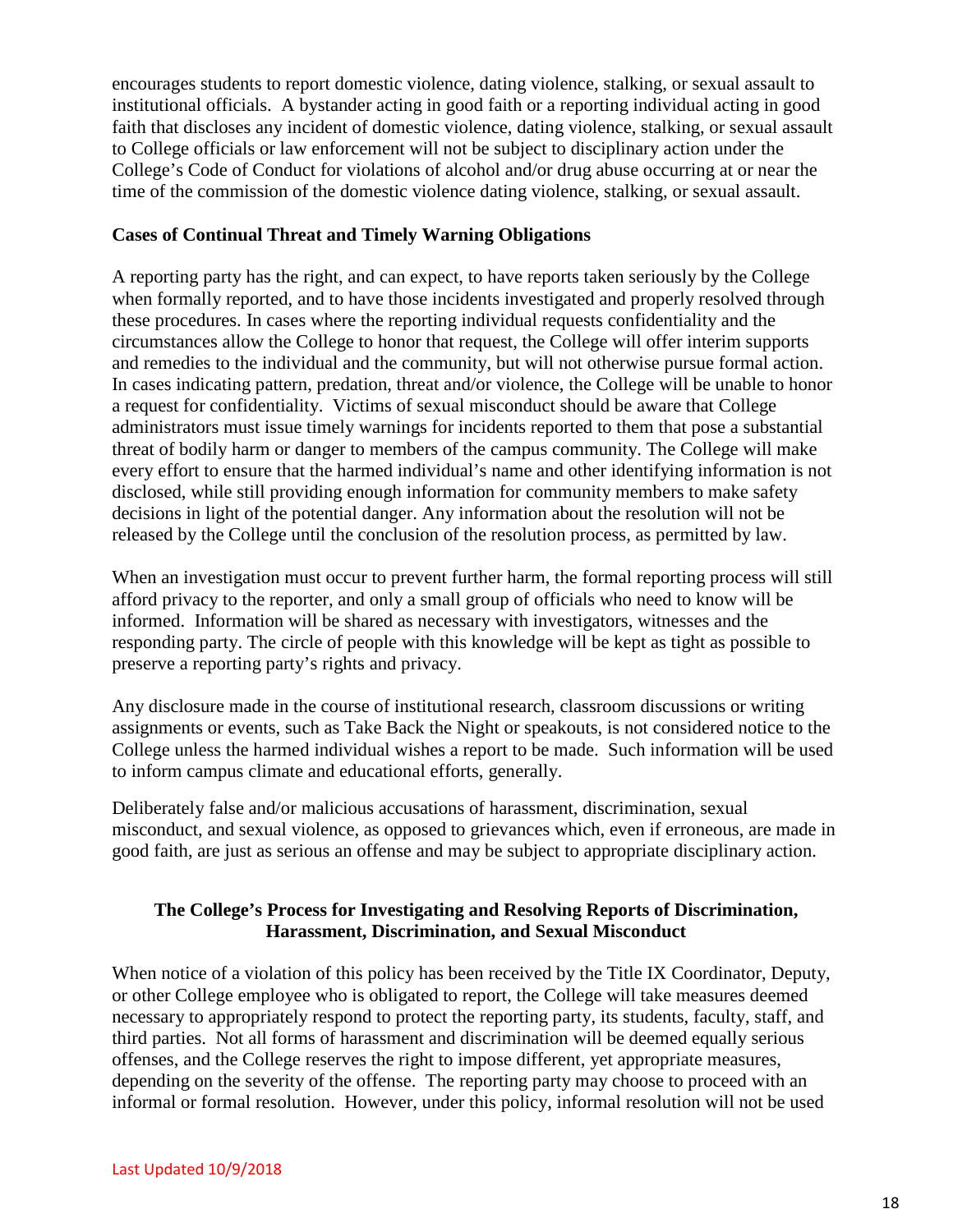to address situations of sexual violence or any kind of violence using force.

#### **Notification of Rights**

When the College receives notice that an act of sexual misconduct, including dating violence, domestic violence, sexual assault or stalking, has occurred either on or off College property, the College will provide the reporting individual with written materials outlining their rights and options for support and resources available both on and off campus. *Refer to Appendix B for the Student's Bill of Rights* 

a. Reporting individuals will be advised of having "the right to make a report to the Office of Safety and Security, local law enforcement, or State Police, or choose not to report; to report the incident to the College; to be protected by the College from retaliation for reporting an incident; and to receive assistance and resources from the College." This information is printed and made available in the College's Resource Guide as well as online. An individual may report an incident to either the College or law enforcement, or both simultaneously. The College's process will run concurrently with the criminal justice process. However, the filing of a complaint of sexual misconduct under this policy is independent of any criminal investigation or proceeding. The College will not wait for the conclusion of any criminal investigation or proceedings to commence its own investigation or to take any necessary interim measures to protect the reporting party and the rest of the College community. The College, however, may temporarily delay its investigation to enable law enforcement to gather evidence and to engage in a preliminary investigation of sexual misconduct matters that may also violate the state criminal code. A delay in the College process will not exceed more than ten days unless there is a justified specific request by law enforcement to do so. Both parties will be notified in the event that the College needs to delay its process.

There may also be times when the Title IX Office and/or another designated office such as the Office of Safety and Security may contact the police regarding the nature of an alleged incident. Regardless, it is always the reporting party's decision as to whether or not to cooperate with any police and/or College investigation.

- b. When the College receives notice, the reporting party has the right to have emergency access to the Title IX Coordinator or other appropriate official trained in interviewing victims of sexual assault. The individual will be provided information regarding options to proceed, and, where applicable, the importance of preserving evidence and obtaining a sexual assault forensic examination as soon as possible, and explaining that the criminal justice process utilizes different standards of proof and evidence and that any questions about whether a specific incident potentially violates the penal code can be addressed by a law enforcement liaison that the College can help to coordinate. Such official will explain whether or not he/she can offer the reporting individual confidentiality or privacy and inform them of any other potential reporting options.
- c. Reporting individuals will be notified that even Marist College offices and employees who cannot guarantee confidentiality will maintain their privacy to the greatest extent possible. The information provided to a non-confidential resource will be relayed only as necessary to the Title IX Office to investigate and/or seek a resolution.
- d. Reporting individuals will also receive informational materials about resources including intervention, mental health counseling, and medical services, which will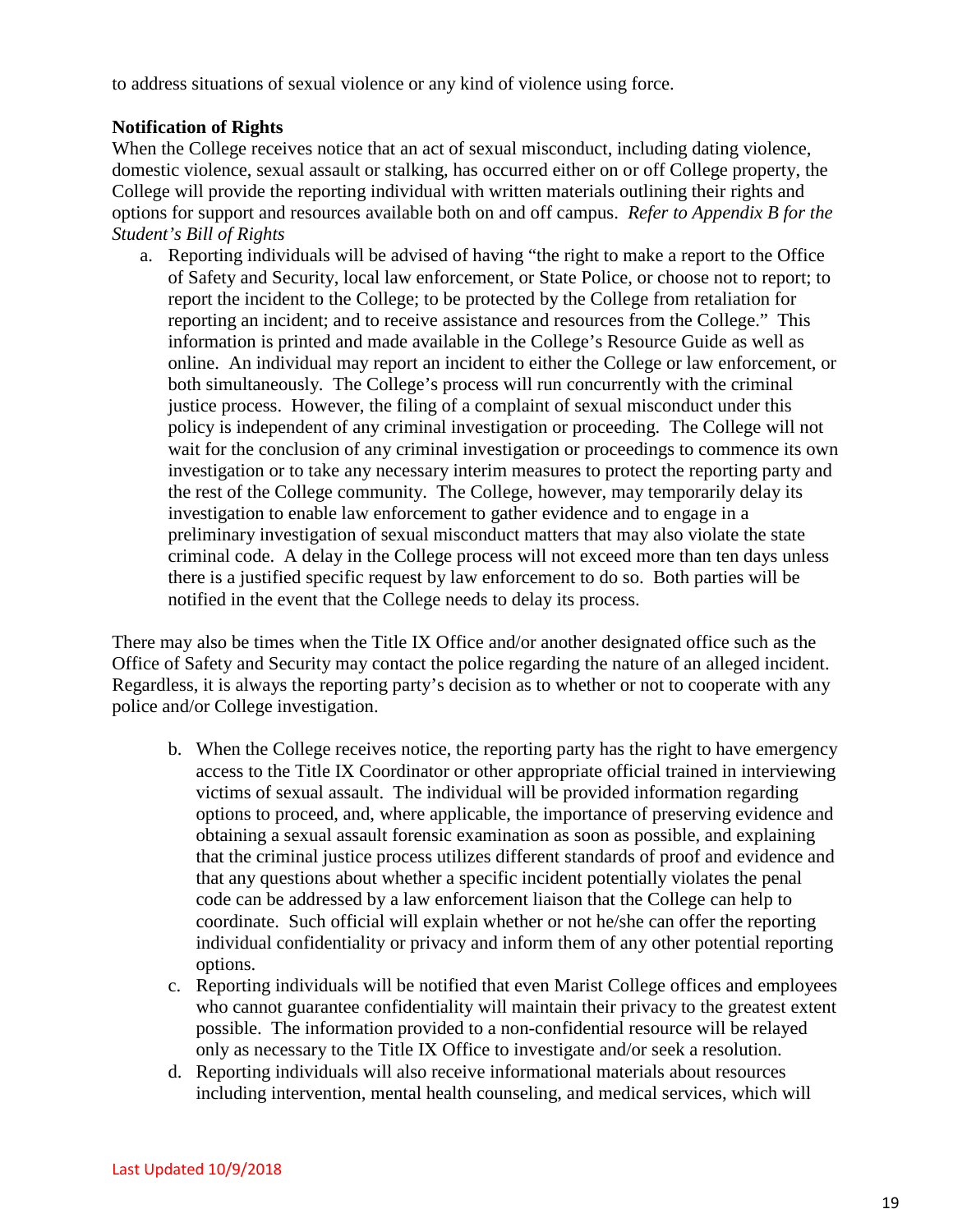include information on whether such resources are available at no cost or for a fee. The College will also provide information on advocacy services and resources available through Family Services. *Refer to Appendix A for the Resource Brochure*.

#### **Advisors**

The Title IX Coordinator or designee will notify both the reporting and responding party of their right to use one advisor of their choice (including an attorney, parent, or advocate assigned from Family Services) who can assist, support, and advise them during the grievance process. The choice whether or not to invite an advisor is solely that of the reporting party and responding party. An advisor may not participate in the conduct process in any other capacity in reference to the same incident, including, but not limited to, serving as a witness, co-reporting party; or co-responding party. If an advisor's conduct is not consistent with these guidelines, the advisor may be excluded from the process. The availability of an advisor to attend an interview, conduct meeting, or hearing will not unreasonably interfere with or delay the proceedings.

#### **Interim Measures**

When the College deems them necessary to ensure safety, prevent retaliation, or avoid an ongoing hostile environment, it may implement initial interim and responsive and/or protective actions, if requested or if upon notice of alleged harassment, retaliation and/or discrimination. Such measures could include, but are not limited to: no contact orders, providing counseling and/or medical services, transportation assistance, academic support, living arrangement adjustments, providing a campus escort, academic or work schedule and assignment modifications, safety planning, referral to campus and community support resources.

The College will take additional prompt interim and/or disciplinary action with respect to any member of the community, guest or visitor who has been found to engage in harassing or discriminatory behavior or retaliation. Both the reporting party and the responding party will be afforded, upon request and consistent with College policies and procedures, to a prompt review, reasonable under the circumstances, of the need for and terms of any such interim measure that directly affects him or her, and both will have the opportunity to submit evidence in support of his or her request.

Factors determining which interim measures the College will take may include: the specific needs expressed by the reporting party; the age of the students involved; the severity or pervasiveness of the allegations; whether the reporting party and responding party share the same residence hall, class, or job location; and whether other court ordered judicial measures have been taken to protect the reporting party.

In the event the responding party is determined to present a continuing threat to the health and safety of the College community, the College may subject the reporting party to an interim suspension pending the outcome of the conduct process. During an interim suspension or administrative leave, a student or employee may be denied access to College housing and/or the College campus/facilities/events. As determined by the Title IX Coordinator/designee in collaboration with the appropriate administrative officer, this restriction can include classes and/or all other College activities or privileges for which the student or employee might otherwise be eligible. Alternative coursework options may be pursued to ensure as minimal an impact as possible on the accused student or employee.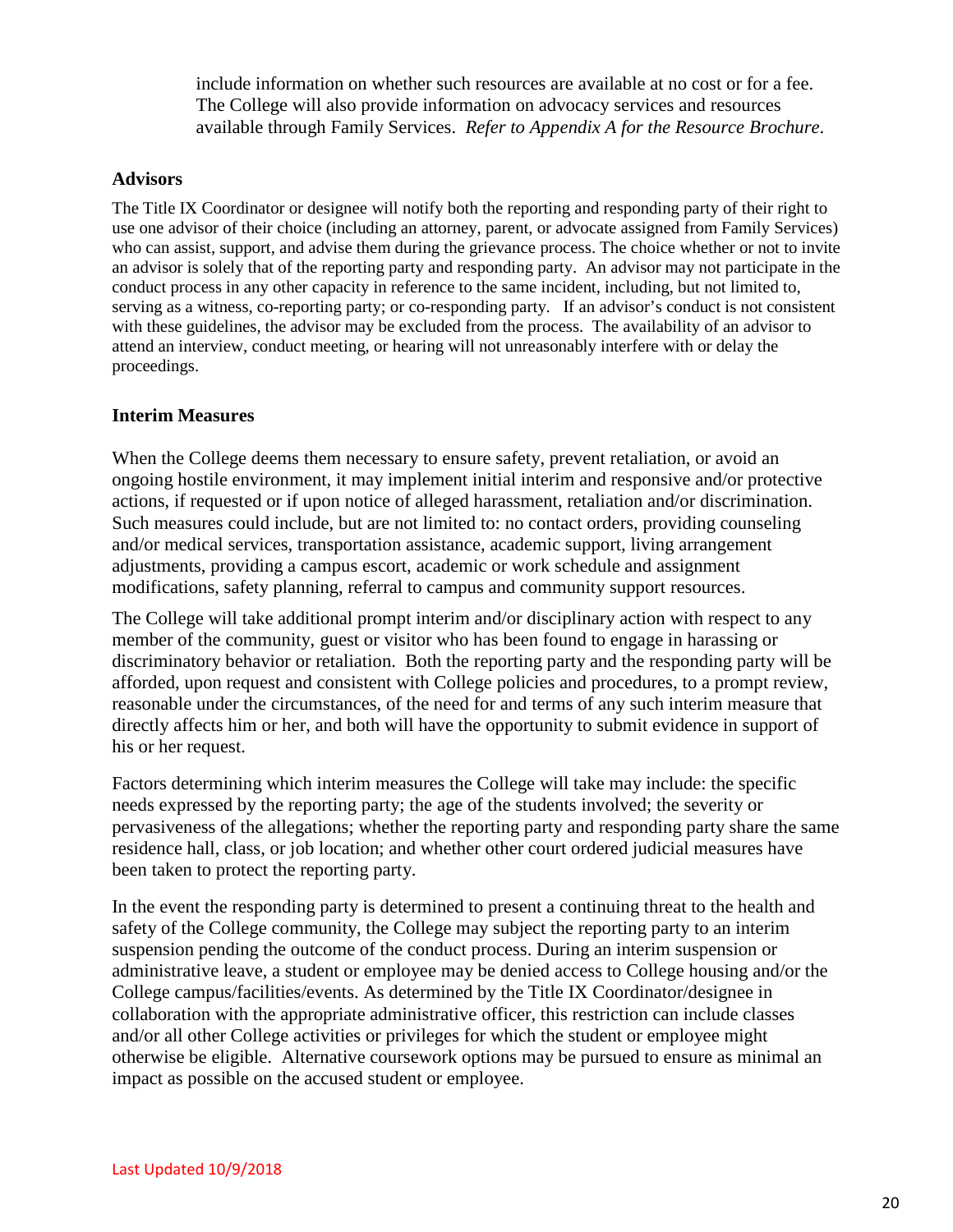Both the reporting and responding parties may request a review of the need and terms of the interim suspension, including potential modification, and will be allowed to submit information in support of their request.

#### **No Contact Orders**

After a reporting party makes a complaint of sexual misconduct, the College may institute a no contact order between the reporting party and the responding party. A no contact order is a directive prohibiting contact between or among designated individuals through any means, direct or indirect, including personal contact, email, telephone, text message, social media, or by the means of a third party.

In general, the Title IX Coordinator, Deputy, or designee will initially verbally issue a no contact order. Both parties will then receive the directive in writing.

If a reporting party and the responding party observe each other in the same place, it is the responsibility of the responding party to leave the area immediately and without making contact with the reporting party.

An individual who believes that a violation of the no contact order has occurred needs to report the violation to the Title IX Coordinator, Deputy or designee. Individuals who violate a no contact order are subject to further disciplinary action, such as a charge of retaliation and violation of the no contact order.

Both the reporting and responding party will, upon request and consistent with College policies and procedures, be afforded a prompt review reasonable under the circumstances, of the need and terms of any such interim measure, including potential modifications. Both parties are able to submit evidence in support of his or her request. The Title IX Coordinator, Deputy, or designee will determine within a reasonable timeframe whether there will be any modification.

#### **Orders of Protection Issued by Criminal or Civil Courts**

Separate from a no contact order issued by the College, a reporting party can seek an order of protection from both the criminal or civil (family) court system. The Title IX Office will place the student in touch with an advocate from Family Services who will be available to assist in obtaining a government court issued order of protection (or equivalent restraining order if outside New York State) and explain the consequences of violating such an order, including but not limited to arrest, additional conduct charges, and interim suspension. Both the reporting party and responding party have the right to receive a copy of the order of protection when received by the College. Either the Title IX Coordinator, Deputy, or designee, or an advocate from Family Services will be available to explain the order and answer any questions about it. If such order is violated, an individual may contact the Title IX Coordinator or Deputy to receive assistance in effecting an arrest.

#### **Process**

Following receipt of notice or a report of misconduct, the Title IX Coordinator or designee will conduct a preliminary inquiry to consider the nature of the report, the safety of the individual, the campus community, and the reporting parties' preference for resolution and provide an integrated and coordinated response to these reports. Within two business days, an initial determination is generally made whether a policy violation may have occurred.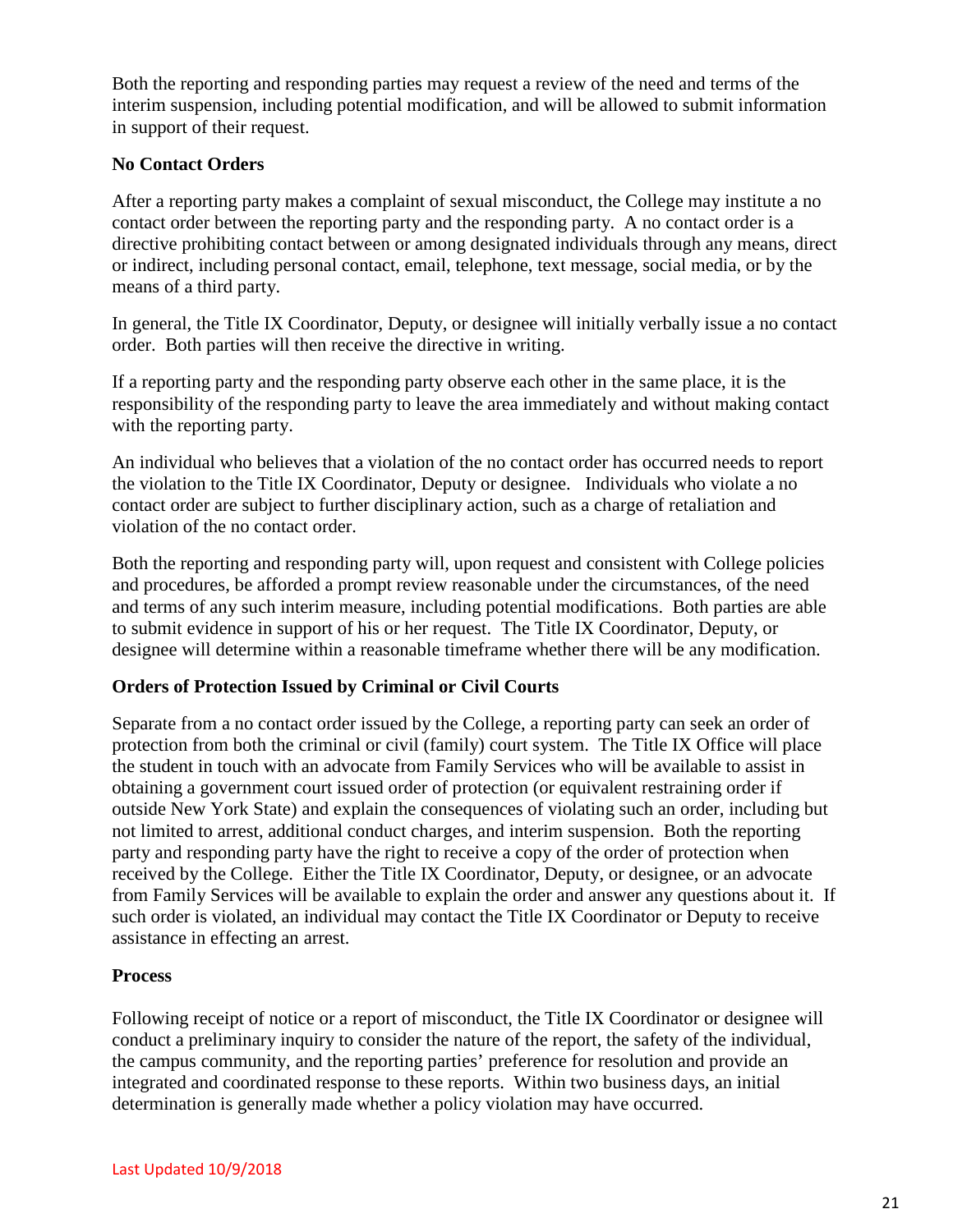After weighing all options, the reporting party will inform the Title IX Coordinator, Deputy, or designee how they would like to proceed with the following options:

#### **1) Conflict Resolution**

If a reporting party does not wish for their name to be shared, does not wish for an investigation to take place, or does not want a formal resolution to be pursued, they may have the option to informally resolve the matter through conflict resolution. In all cases, the College will give consideration to the reporting party with respect to how the reported misconduct is pursued, but reserves the right, when necessary to protect the community, to investigate and pursue a resolution when the reporting party chooses not to initiate or participate in a formal grievance.

If the misconduct does not appear to violate College policy, and conflict resolution appears appropriate given the nature of the alleged behavior, then the report generally does not proceed to investigation. Informal resolution, while not as structured as the formal process, can be an effective and appropriate means to deal with the complaint. After weighing all options, if the reporting party wishes to continue with the informal process, then the Title IX Coordinator, Deputy, or designee will ascertain the name of the responding party, the date, location, and nature of the alleged misconduct. An intake meeting with the responding party will then be scheduled to go over the process and answer any questions. Both parties have the opportunity to have an advisor of choice accompany them for support throughout the process. In a conflict resolution meeting, the Title IX Coordinator, Deputy, or designee will facilitate a dialogue with the parties to an effective resolution, if possible. Sanctions are not possible as the result of a conflict resolution process, though the parties may agree to appropriate remedies. The Title IX Coordinator or designee will keep records of any resolution that is reached, and failure to abide by the accord can result in appropriate responsive actions.

Conflict resolution will not be a mechanism used to address reports of sexual violence or coerced/forced behavior of any kind or if there is evidence of a pattern of misconduct or a perceived threat of further harm to the community or any of its members. It is not necessary to pursue conflict resolution first in order to make a formal report, and anyone participating in conflict resolution can stop that process at any time and request formal resolution.

#### **2) Formal Resolution: Investigation Process**

When a preliminary inquiry concludes that College disciplinary action may be appropriate, and the reporting party wishes to pursue a formal resolution, the College will initiate an investigation. The Title IX Coordinator or designee will appoint a trained investigator(s) to conduct the investigation, usually within two business days of determining that a resolution should proceed. Both the reporting party and the responding party will receive in writing a notice of investigation that will:

- Notify them of a formal investigation into the conduct in question;
- Provide information as to the behavior that is alleged;
- Inform them of which provisions of the Policy the behavior under investigation may violate;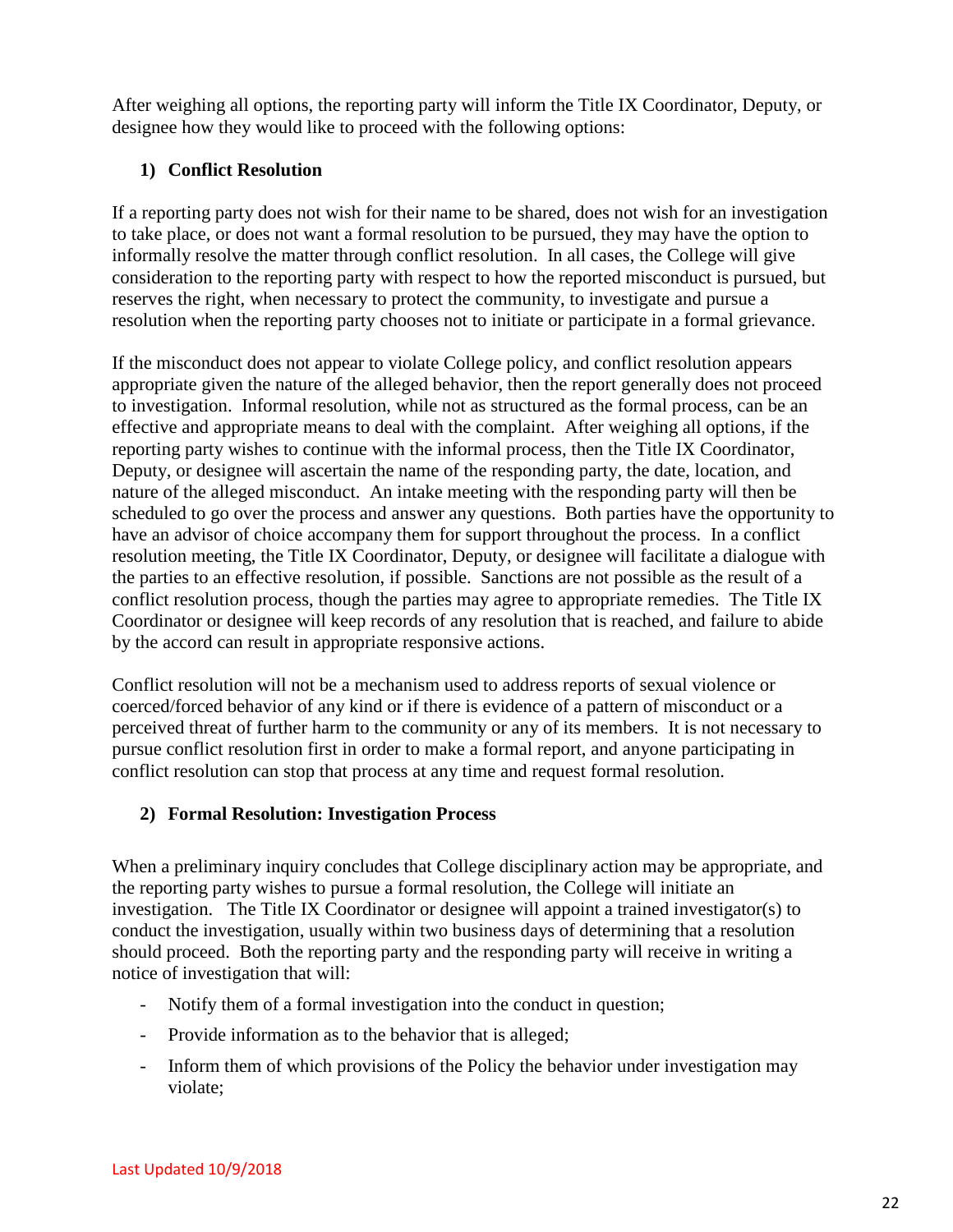- Inform them of possible sanctions;
- Notify them that they will be provided the time and place for all meetings in relation to the conduct process
- Reiterate their right to bring an advisor of choice to their scheduled meetings.

The investigators will conduct the investigation in a manner appropriate to the circumstances of the case, and typically will include interviews with the reporting and responding parties to present statements, witnesses, and other evidence. The interviews will be supplemented by the gathering of any physical, documentary, or other evidence with appropriate sensitivity and respect. The investigation will be conducted in a manner that is respectful of the individual privacy concerns.

#### Evidence Gathered During the Investigation Process:

The sole purpose of the investigation is to gather information to be used in the determination as to whether the alleged conduct violates College policy.

- The responding party is presumed not to have violated the policy until there is an outcome decision. Depending on the nature of the initial allegation and the circumstances, the responding party can be suspended on an interim basis pending the outcome of the conduct process. Other interim measures may be also imposed on the responding party pending the outcome of the conduct process or the College's responsibility to maintain a safe community.
- The College uses the "Preponderance of Evidence" standard in determining whether the facts support a finding that it is more likely than not that the alleged misconduct occurred or did not occur.
- Both the reporting party and the responding party have the opportunity to review and present relevant evidence and information that will be used during the process, consistent with College policies and procedures and in accordance with the federal, state, and local laws involving FERPA. The evidence must be relevant to the allegation as to permit a meaningful opportunity to respond and an opportunity to offer responsive evidence and information.
- Sexual history with persons other than the other party involved in the process is excluded. Past findings of domestic violence, dating violence, stalking or sexual assault may only be admissible at the time of sanctioning. However, this limit does not cover evidence of prior sexual history with the responding party in the process that is relevant to the charge or defense. Both reporting and responding parties are able to provide an impact statement at the point in which an appropriate sanction is being deliberated.

The College aims to complete all investigations within a 60 calendar day time period, which can be extended as necessary for appropriate cause by the Title IX Coordinator or designee with notice to the parties.

No audio or video recording (of any kind) of the meetings is permitted by either party, unless as a necessary accommodation. The Title IX Coordinator in consultation with the ADA 504 Coordinator will make the determination to grant the accommodation as needed.

At the conclusion of the investigation, the investigator(s) will prepare a report setting forth the facts gathered. Both the reporting and responding party will simultaneously receive the report to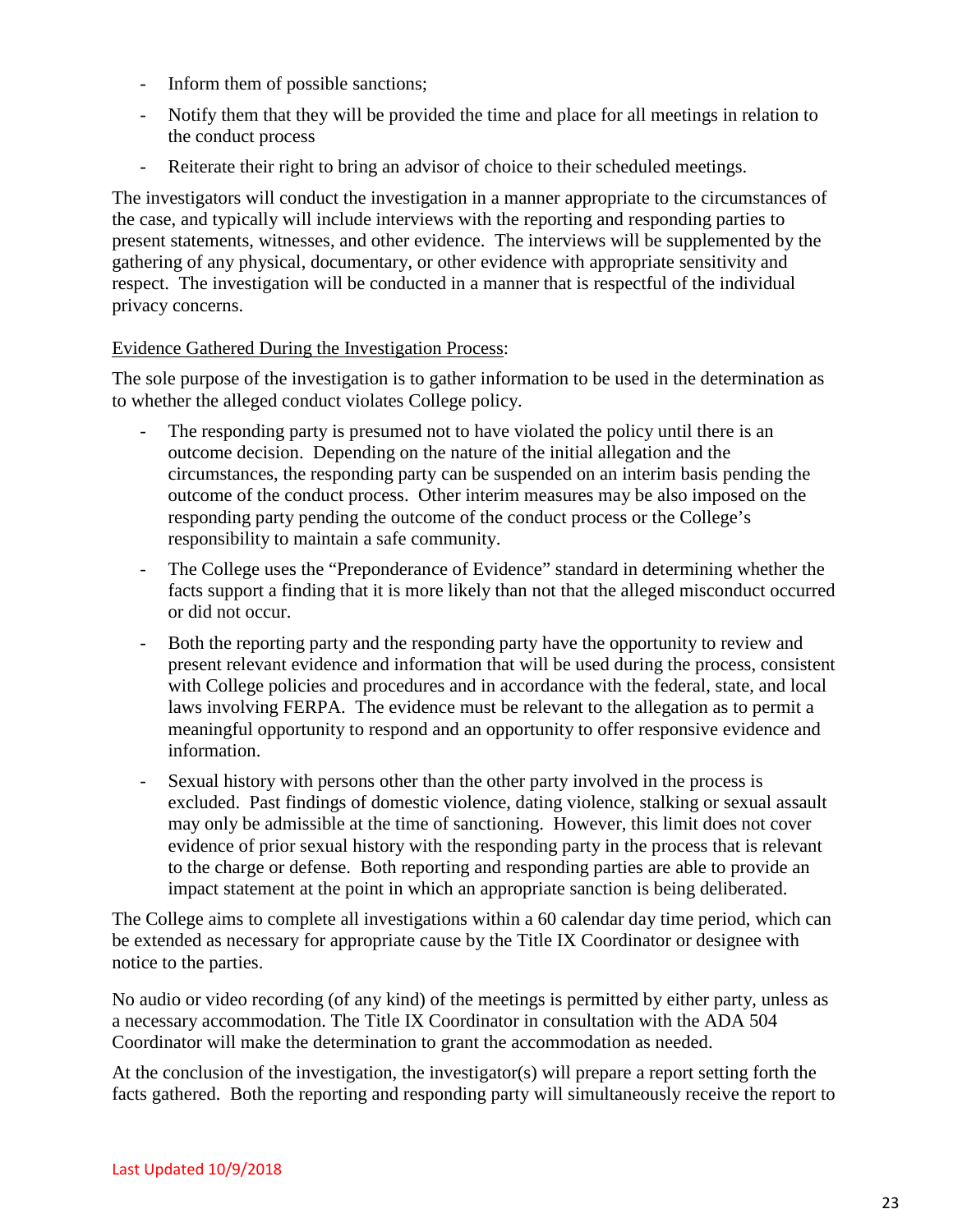review. Each has the opportunity to edit or offer clarifying information. The report is then forwarded to the Title IX Coordinator for resolution.

#### **Formal Resolution Options of Reported Misconduct**

During or upon the completion of investigation, the investigators will meet with the Title IX Coordinator or designee. Based on that meeting, the Title IX Coordinator or designee will make a decision on whether there is reasonable cause to proceed with the resolution. Both the reporting party and the responding party will simultaneously be advised in writing of the outcome, including a written report of the findings, a decision and any sanctions, rationale for the decision, and information on how to file an appeal. The College will not provide witnesses involved in the investigation with the outcome of the decision and resolution.

If the Title IX Coordinator or designee decides that no policy violation has occurred or that the preponderance of evidence (i.e., whether it is more likely than not that the accused individual committed each alleged violation) does not support a finding of a policy violation, then the process will end unless the reporting party requests that the Title IX Coordinator or designee makes an extraordinary determination to re-open the investigation or to forward the matter for a hearing. This decision lies in the sole discretion of the Title IX Coordinator or designee. If there is reasonable cause, the Title IX Coordinator or designee will direct the investigation to continue, or if there is a preponderance of evidence of a violation, then the Title IX Coordinator or designee may recommend a resolution without a hearing or a formal hearing.

#### **a. Resolution Without a Hearing**

Resolution without a hearing can be pursued for any behavior that falls within the policy on Discrimination, Harassment, and Sexual Misconduct, at any time during the process. The Title IX Coordinator or designee will provide written notification of reported misconduct to any member of the College community who is accused of an offense of harassment, discrimination, or retaliation. Notification will be made in writing and may be delivered by one or more of the following methods: in person; mailed to the local or permanent address of the parties as indicated in official College records; or emailed to the parties' College-issued email account. Once mailed, emailed and/or received in-person, notice will be presumptively delivered. The Title IX Coordinator or designee together with the investigator(s) will meet with the responding individual to explain the finding(s) of the investigation. Once informed, the responding party may choose to admit responsibility for the alleged policy violations at any point in the process. If so, the Title IX Coordinator or designee will render a finding that the individual is in violation of College policy and recommend an appropriate sanction or responsive action. *See Appendix C for a full list of sanctions.* If the sanction/responsive action is accepted by both the reporting party and responding party, the Title IX Coordinator or designee will implement it, and act promptly and effectively to remedy the effects of the admitted conduct upon the reporting party and the community. If either party rejects the sanction/responsive action, then a hearing will be held.

#### **b. Formal Hearing**

For any grievances that are not appropriate for conflict resolution and which are not resolved without a hearing, the Title IX Coordinator or designee will initiate a formal hearing process.

#### For students:

A hearing panel made up of trained faculty, staff, and/or administrators charged with hearing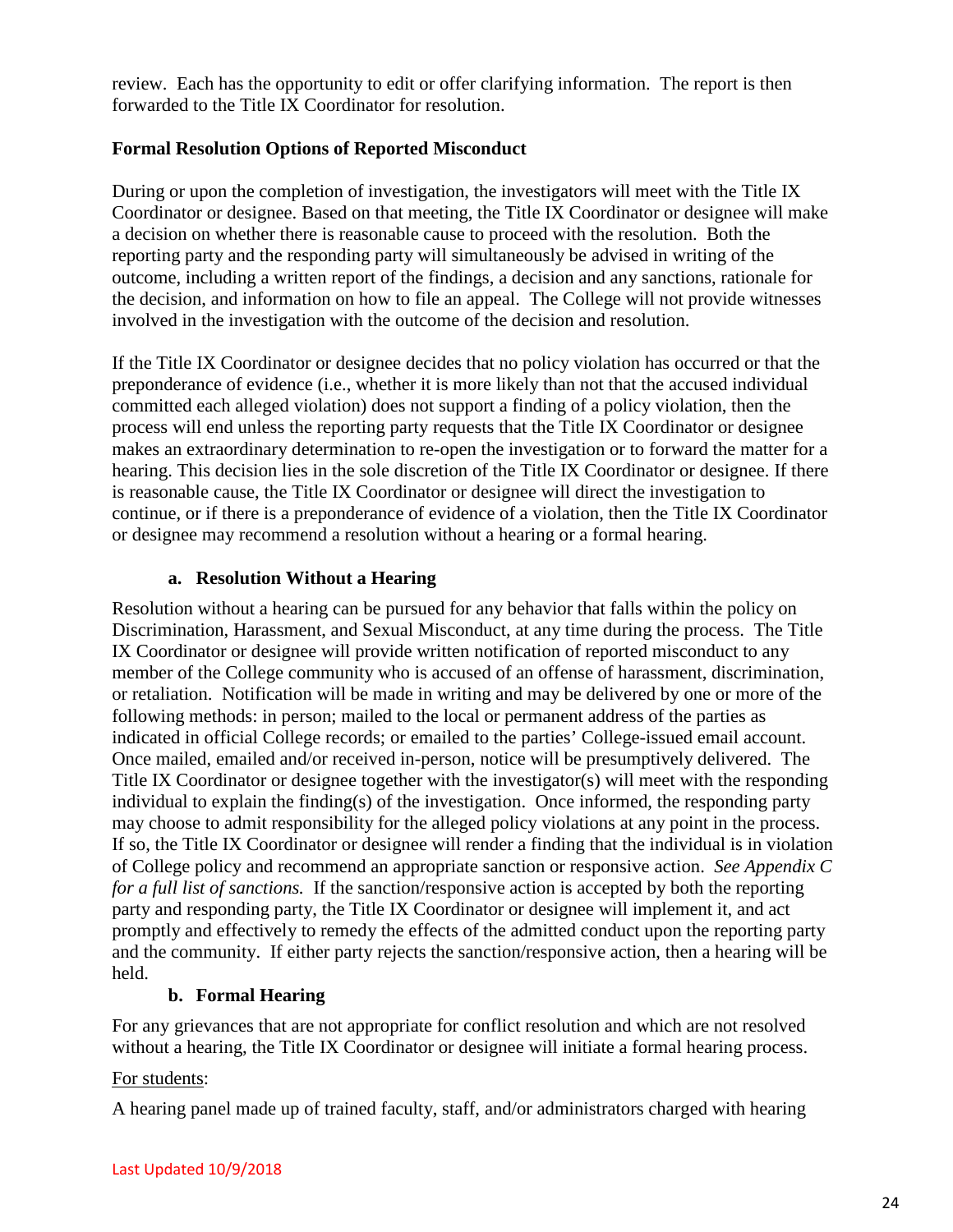cases brought before them that violate the Colleges discrimination policies, including Title IX violations, will be assembled. The Title IX Coordinator or designee will appoint a non-voting panel Chair, depending on whether the responding party is a faculty member, other employee, or student and three members to the hearing panel, none of whom have been previously involved with the investigation.

#### For faculty and staff:

For employees for whom no hearing process is available, The Title IX Coordinator will refer the findings to the Vice President for Human Resources and appropriate College official for sanctioning and implementation.

#### **Notification of Charges**

At least one week prior to the hearing, or as far in advance as is reasonably possible if an accelerated hearing is scheduled with the consent of the parties, the Title IX Coordinator or designee will send a letter to the parties with the following information. Once mailed, emailed and/or received in-person, notice will be presumptively delivered. The letter will contain:

- A description of the alleged violation(s), a description of the applicable procedures and a statement of the potential sanctions/responsive actions that could result.
- The time, date and location of the hearing and a reminder that attendance is mandatory. If any party does not appear at the scheduled hearing, the hearing will be held in their absence. For compelling reasons, the Title IX Coordinator or designee may reschedule the hearing.
- The parties may have the assistance of an advisor/advocate at the hearing. Typically, advocates are members of the campus community, but the parties may select whomever they wish to serve as their advocate including attorneys. Note that the advocate may not make a presentation or represent the reporting party or responding party during the hearing. The parties to the hearing are expected to ask and respond to questions on their own behalf, without representation by their advisor/advocate. The advisor/advocate may consult with the advisee quietly or in writing, or outside the hearing during breaks, but may not speak on behalf of the advisee to the panel.
- Hearings for possible violations that occur near or after the end of an academic term will be held immediately after the end of the term or during the summer, as needed, to meet the resolution timeline followed by the College and remain within the 60-day goal for resolution.

#### **Hearing Procedures**

Hearings will be convened, usually within one to two weeks of the completion of the investigation, and will be conducted in private. The hearing panel has the authority to hear all collateral misconduct, meaning that it hears all allegations of discrimination, harassment and retaliation, but also may hear any additional alleged policy violations that have occurred along with the discrimination, harassment or retaliation, or sexual misconduct even though those collateral allegations may not specifically fall within their jurisdiction. Accordingly, investigations should be conducted with as wide a scope as necessary.

In addition to the non-voting Chair and the three members of the panel, the investigator(s) who conducted the investigation on the grievance, the reporting party and responding party(ies) (or three organizational representatives in a case where an organization is charged),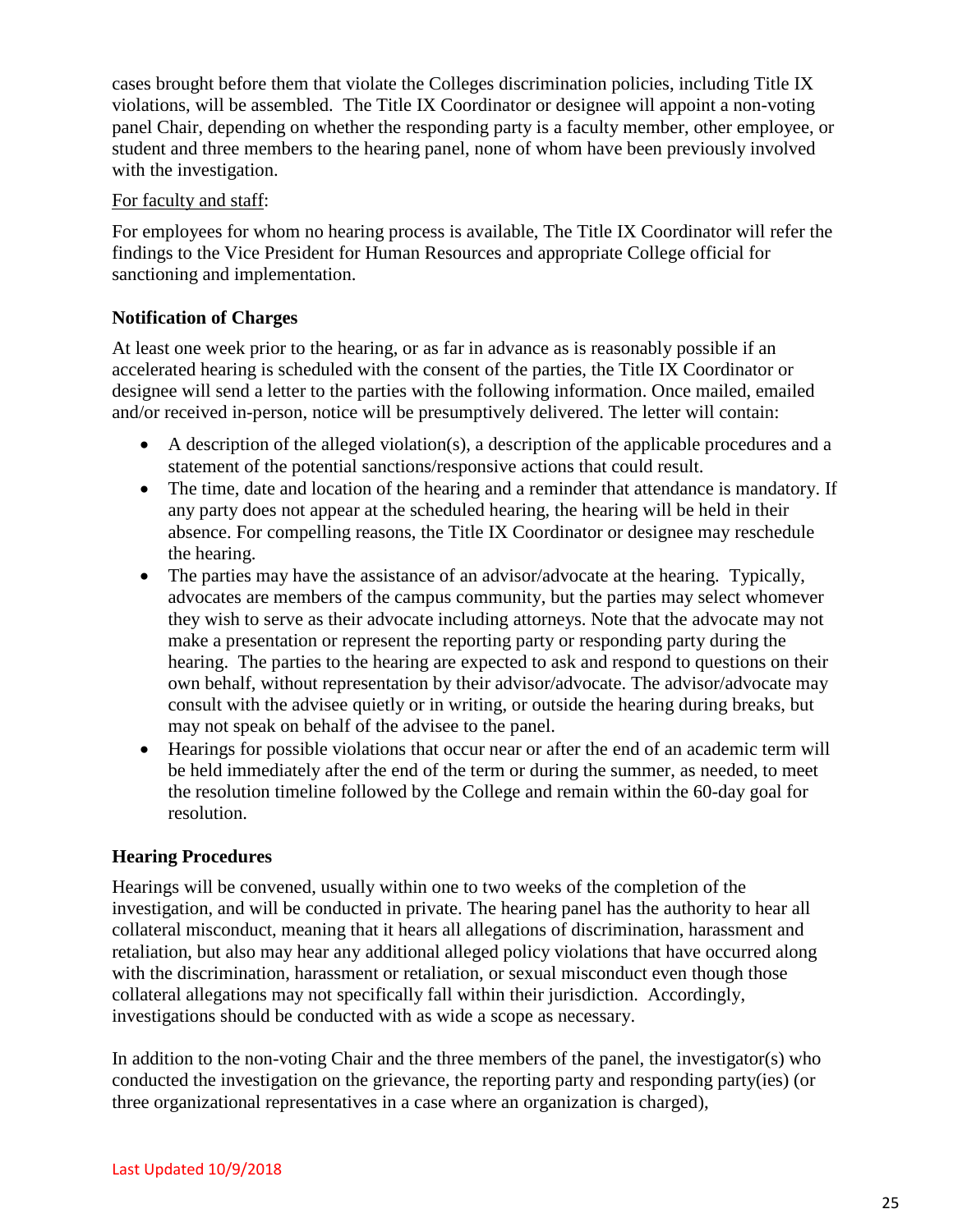advisors/advocates to the parties and any called witnesses will participate. All institutional officials will be impartial and free of conflicts of interest throughout the resolution process**.** The Chair will exchange the names of witnesses the College intends to call, all pertinent documentary evidence and any written findings from the investigators between the parties at least two business days prior to the hearing. In addition, the parties will be given a list of the names of each of the hearing panel members at least two business days in advance of the hearing. Should either party object to any panelist, he/she must raise all objections, in writing, to the Title IX Coordinator or designee immediately. Panel members will only be unseated if the Chair concludes that their bias precludes an impartial hearing of the grievance. Additionally, any panelist or Chair who feels he/she cannot make an objective determination must recuse himself or herself from the proceedings when notified of the identity of the parties and all witnesses in advance of the hearing.

All parties will have ample opportunity to present facts and arguments in full and question all present witnesses during the hearing, though formal cross-examination is not used between the parties. If alternative questioning mechanisms are desired (screens, Skype, questions directed through the Chair, etc.), the parties should request them from the Title IX Coordinator or designee at least two business days prior to the hearing.

Once the procedures are explained and the participants are introduced, the investigator will present the report of the investigation first, and be subject to questioning by the parties and the hearing panel. The investigator(s) will be present during the entire hearing process, but will only be present during deliberations at the request of the Chair. The findings of the investigation are not binding on the panel, though any undisputed conclusions of the investigation report will not be revisited, except as necessary to determine sanctions/responsive actions. Once the investigator(s) is/are questioned, the hearing panel will permit questioning of and by the parties, and of any present witness. Questions may be directed through the panel at the discretion of the Chair.

Formal rules of evidence will not apply. Any evidence that the panel believes is relevant and credible may be considered, including history and pattern evidence. The Chair will address any evidentiary concerns prior to and/or during the hearing, may exclude irrelevant or immaterial evidence and may ask the panel to disregard evidence lacking in credibility. The Chair will determine all questions of procedure and evidence. Anyone appearing at the hearing to provide information will respond to questions on his/her own behalf.

No one will present information or raise questions of either the reporting or responding party concerning: (1) incidents not directly related to the possible violation, unless they show a pattern, (2) the prior sexual history with persons other than the other party in the process, or 3) the character or mental health diagnosis and/or treatment of either party. Past findings of domestic violence, dating violence, stalking, or sexual assault may be admissible only at this stage to determine sanctioning.

There will be no observers in the hearing. The Chair may allow witnesses who have relevant information to appear at a portion of the hearing in order to respond to specific questions from the panel or the parties involved. The panel does not hear from character witnesses, but will accept up to two letters supporting the character of the individuals involved.

In hearings involving more than one accused individual or in which two reporting parties have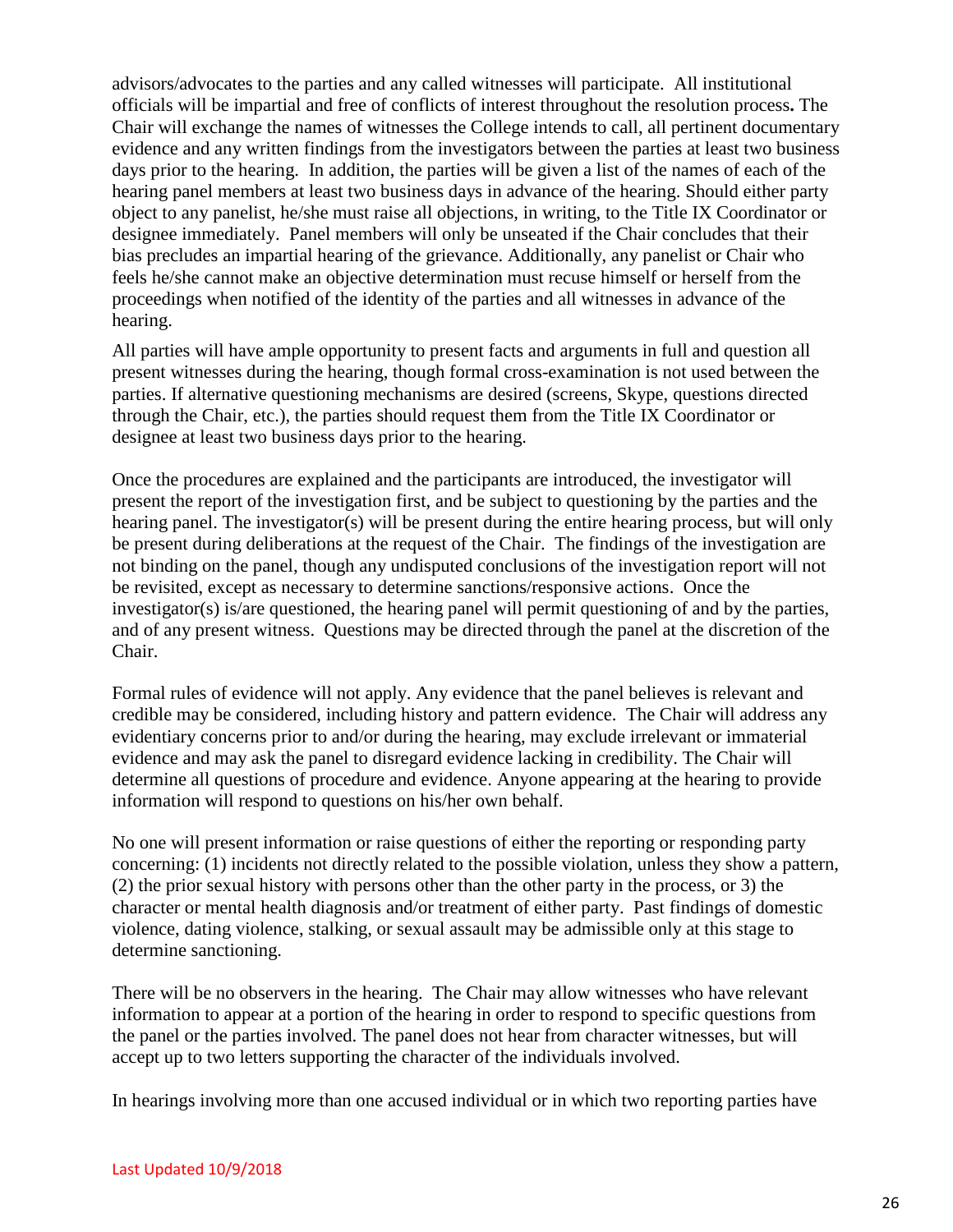accused the same individual of substantially similar conduct, the standard procedure will be to hear the grievances jointly; however, the Title IX Coordinator or designee may permit the hearing pertinent to each responding party to be conducted separately. In joint hearings, separate determinations of responsibility will be made for each responding party.

Proceedings are private. All persons present at any time during the hearing are expected to maintain the privacy of the proceedings, subject to College consequences for failure to do so. While the contents of the hearing are private, the parties have discretion to share their own experiences if they so choose, and should discuss doing so with their advocates.

Hearings are recorded for purposes of review in the event of an appeal. Hearing panel members, the parties and/or the persons who initiated the action and appropriate administrative officers of the College will be allowed to listen to the recording in a location determined by the Title IX Coordinator or designee. No person will be given or be allowed to make a copy of the recording without permission of the Title IX Coordinator or designee. The parties and/or the persons who initiated the action confirm that they will protect the privacy of the information contained in the recording.

Upon completion of the hearing process, the hearing panel will deliberate in closed session to determine whether the responding party is responsible or not responsible for the violation(s) in question. The panel will base its determination on a preponderance of the evidence (i.e., whether it is more likely than not that the accused individual committed each alleged violation). If an individual responding party or organization is found responsible by a majority of the panel, the panel will recommend appropriate sanctions to the Title IX Coordinator or designee.

The Chair will prepare a written deliberation report and deliver it to the Title IX Coordinator or designee, detailing the finding, how each member voted, the information cited by the panel in support of its recommendation and any information the hearing panel excluded from its consideration and why. The report should conclude with any recommended sanctions. This report should not exceed two pages in length and must be submitted to the Title IX Coordinator or designee within five (5) business days of the end of deliberations.

The Title IX Coordinator or designee will inform the accused individual and the reporting party of the hearing panel's determination within 10 business days of the hearing, without significant time delay between notifications. Notification will be made in writing and may be delivered by one or more of the following methods: in person; mailed to the local or permanent address of the parties as indicated in official College records; or emailed to the parties' College-issued email account. Once mailed, emailed and/or received in-person, notice will be presumptively delivered.

#### **Sanctions**

Sanctions or responsive actions will be recommended by the hearing panel. Factors considered when determining a sanction/responsive action may include:

- The nature, severity of, and circumstances surrounding the violation
- An individual's disciplinary history
- Previous grievances or allegations involving similar conduct
- Any other information deemed relevant by the hearing panel
- The need for sanctions/responsive actions to bring an end to the discrimination,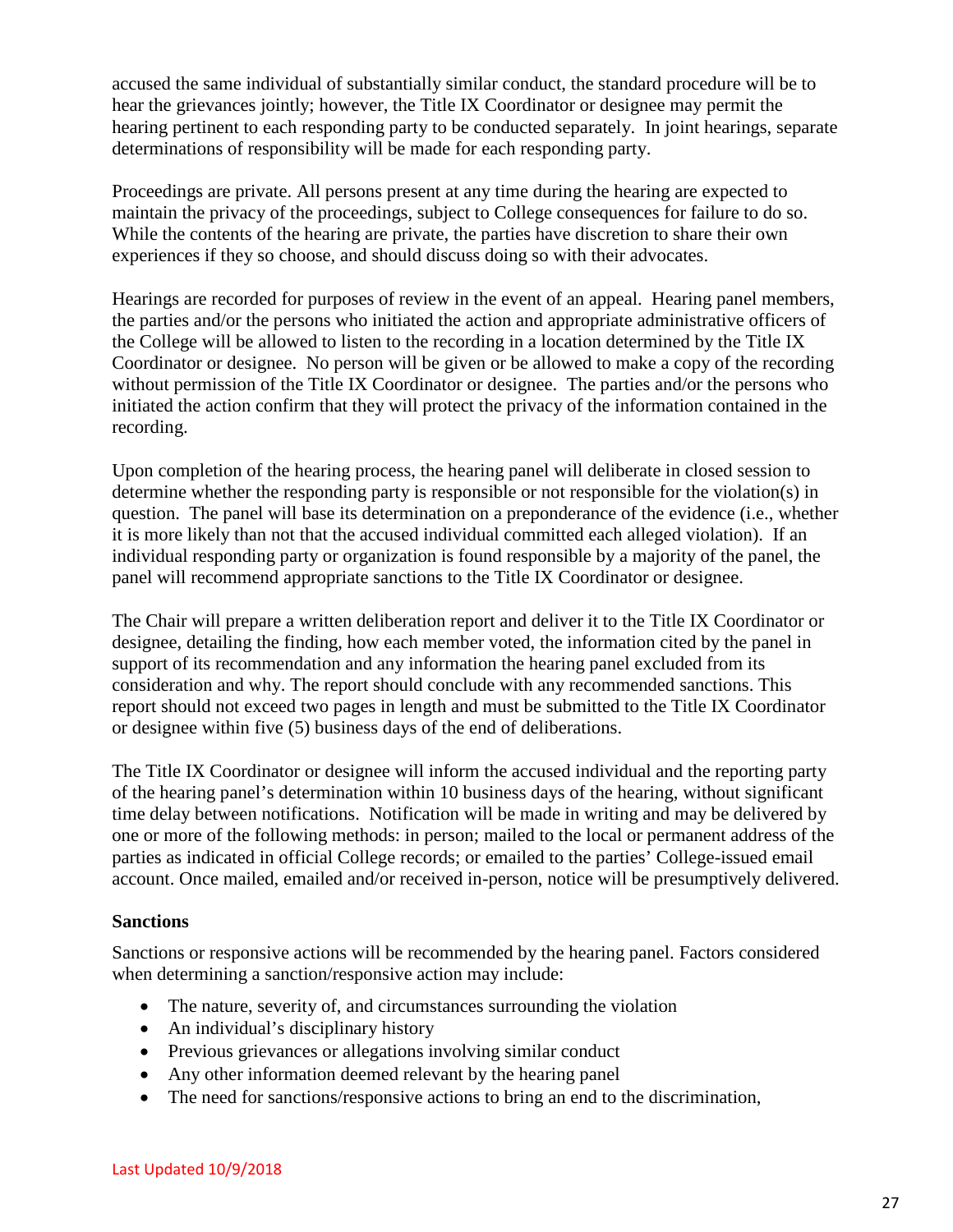harassment and/or retaliation

- The need for sanctions/responsive actions to prevent the future recurrence of discrimination, harassment and/or retaliation
- The need to remedy the effects of the discrimination, harassment and/or retaliation on the victim and the community

#### **a. Student Sanctions**

A complete list of student sanctions that may be imposed upon students or organizations singly or in combination can be found in Appendix C. At any point in the process at which sanctions are to be imposed, the reporting party will have the right to submit a written impact statement to be considered before sanctions are determined.

#### **b. Employee Sanctions**

Responsive actions for an employee who has engaged in sexual misconduct, harassment, discrimination and/or retaliation include warning, required counseling, demotion, suspension with pay, suspension without pay and termination.

#### **Transcript Notation**

For crimes of violence, including, but not limited to sexual violence, Marist College will make a notation on the transcript of students found responsible after a conduct process that they were "suspended after a finding of responsibility for a code of conduct violation" or "expelled after a finding of responsibility for a code of conduct violation." For any responding party who withdraws from the institution while such conduct charges are pending, and declines to complete the disciplinary process, Marist College will make a notation on the transcript that they "withdrew with conduct charges pending." Marist College permits a student seeking removal of a transcript notation for a suspension to petition the Title IX Coordinator in writing for such removal, provided that such notation will not be removed prior to one year after conclusion of the suspension. Notations for expulsion will not be removed. If a finding of responsibility is vacated for any reason, any such transcript notation will be removed.

#### **Withdrawal or Resignation While Charges Pending**

Students: Should a student decide to leave and not participate in the investigation and/or hearing, the process will nonetheless proceed in the student's absence to a reasonable resolution and that student will not be permitted to return to College unless all sanctions have been satisfied.

Employees: Should an employee resign while charges are pending, the records of the Title IX Coordinator or designee will reflect that status, as will College responses to any future inquiries regarding employment references for that individual. The Title IX Coordinator or designee will act to promptly and effectively remedy the effects of the conduct upon the victim and the community. If an employee is dismissed due to a Title IX violation the college will advise future employment references.

#### **Appeals**

All requests for appeal considerations must be submitted in writing to the Title IX Coordinator or designee within (5) five business days of the delivery of the written finding from the hearing.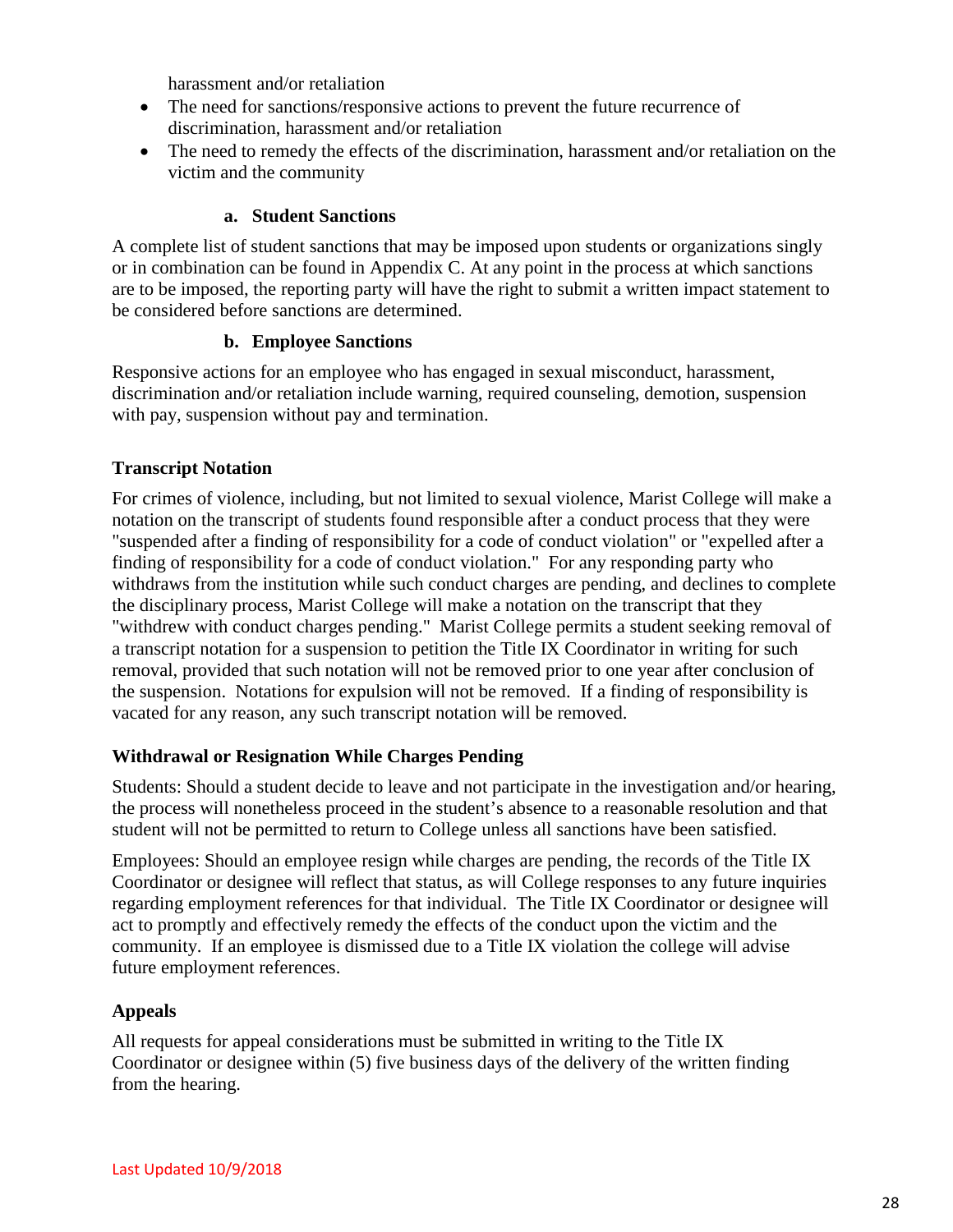A three-member panel designated by the Title IX Coordinator or designee who was not involved in the grievance previously will consider all appeal requests. Any party may appeal, but appeals are limited to the following:

- A procedural error or omission occurred that significantly impacted the outcome of the hearing (e.g. substantiated bias, material deviation from established procedures, etc.).
- To consider new evidence, unknown or unavailable during the original hearing or investigation, that could substantially impact the original finding or sanction. A summary of this new evidence and its potential impact must be included.
- The sanctions imposed are substantially disproportionate to the severity of the violation.

The appeals panel will review the appeal request(s). The original finding and sanction/responsive actions will stand if the appeal is not timely or is not based on the grounds listed above, and such a decision is final. When any party requests an appeal, the other party (parties) will be notified and joined in the appeal. The party requesting appeal must show that the grounds for an appeal request have been met, and the other party or parties may show the grounds have not been met, or that additional grounds are met. The original finding and sanction are presumed to have been decided reasonably and appropriately.

Where the appeals panel finds that at least one of the grounds is met, and proceeds, additional principles governing the hearing of appeals include the following:

- Appeals decisions by the appeal panel are to be deferential to the original decision, making changes to the finding only where there is clear error and to the sanction/responsive action only if there is a compelling justification to do so.
- Appeals are not intended to be full re-hearings of the grievance. In most cases, appeals are confined to a review of the written documentation or record of the original hearing, and pertinent documentation regarding the grounds for appeal. Appeals granted based on new evidence should normally be remanded to the original hearing panel unless otherwise directed by the Title IX Coordinator or designee.
- Sanctions imposed are implemented immediately unless the Title IX Coordinator or designee determines their implementation in extraordinary circumstances, pending the outcome of the appeal.
- The Title IX Coordinator or designee will normally, after conferring with the appeals panel, render a written decision on the appeal to all parties within 10 business days from hearing of the appeal.
- All parties should be informed of whether the grounds for an appeal are accepted and the results of the appeal decision.
- Once an appeal is decided, the outcome is final: further appeals are not permitted.

#### **Failure to Complete Sanctions/Comply with Responsive Actions**

All responding parties are expected to comply with conduct sanctions/responsive/corrective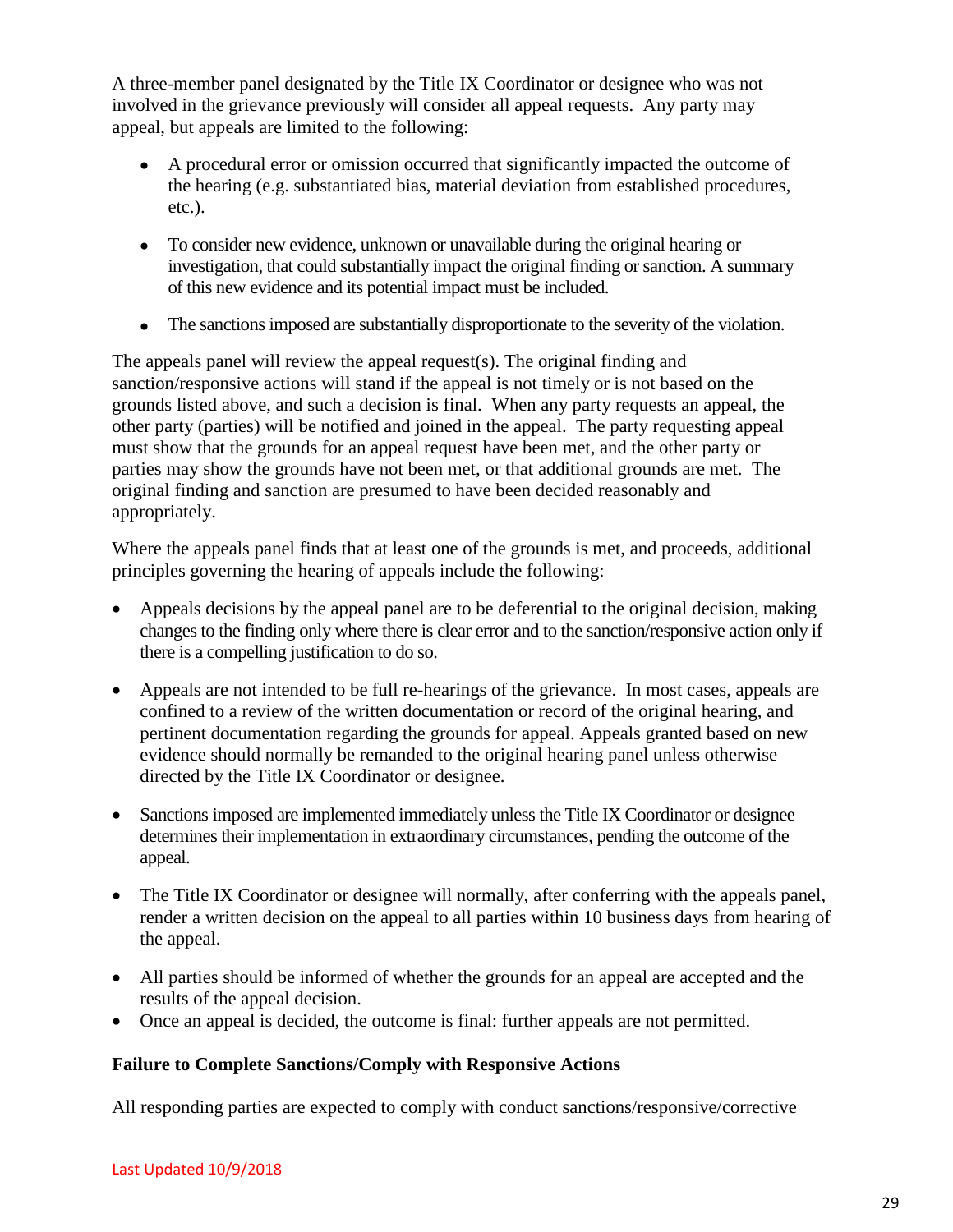actions within the time frame specified by the Title IX Coordinator or designee. Failure to follow through on conduct sanctions/responsive/corrective actions by the date specified, whether by refusal, neglect or any other reason, may result in additional sanctions/responsive/corrective actions and/or suspension, expulsion and/or termination from the College. A suspension will only be lifted when compliance is achieved to the satisfaction of the Title IX Coordinator or designee.

#### **Records**

In implementing this policy, records of all grievances, resolutions, and hearings will be kept by the Title IX Coordinator or designee. All suspensions and dismissals are kept indefinitely in paper form and in a database.

#### **Legal Challenges**

If the College is asked to produce documentation for any proceeding which seeks to modify or remove a finding that a student was responsible for violating College policy, the College, absent a court order, will redact the name and/or identifying information of any student, including witnesses, prior to submission.

#### **Revision**

These policies and procedures will be reviewed and edited by the Title IX Policy Committee. The Title IX Coordinator or designee may make minor modifications to procedure that do not materially jeopardize the fairness owed to any party. However, the Title IX Coordinator or designee may also vary procedures materially with notice (on the institutional web site) upon determining that changes to law or regulation require policy or procedural alterations not reflected in this policy and procedure. Procedures in effect at the time of its implementation will apply. Policy in effect at the time of the offense will apply even if the policy is changed subsequently, unless the parties consent to be bound by the current policy.

This policy and procedure was implemented in July 2015. **Appendix A**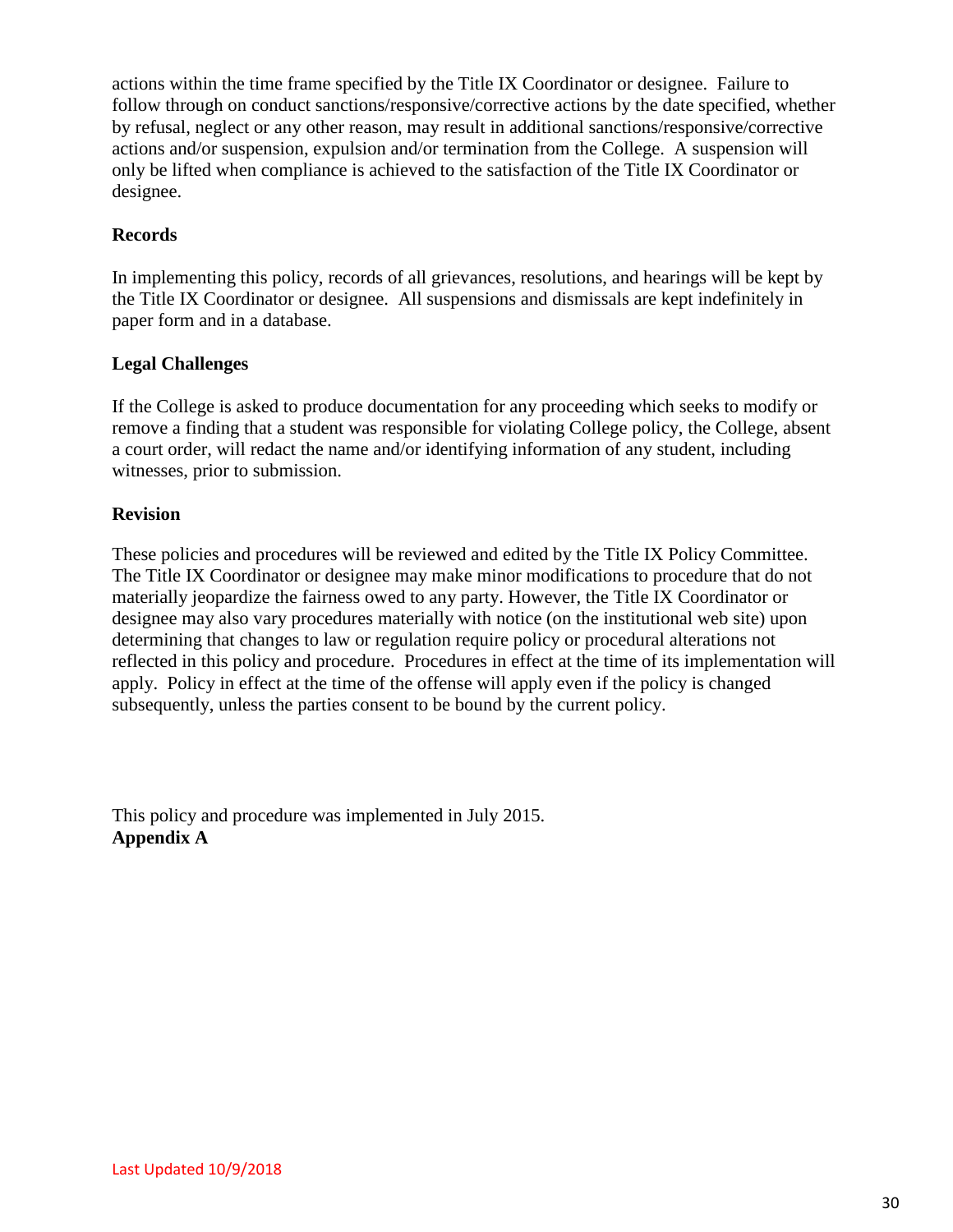

**Appendix B**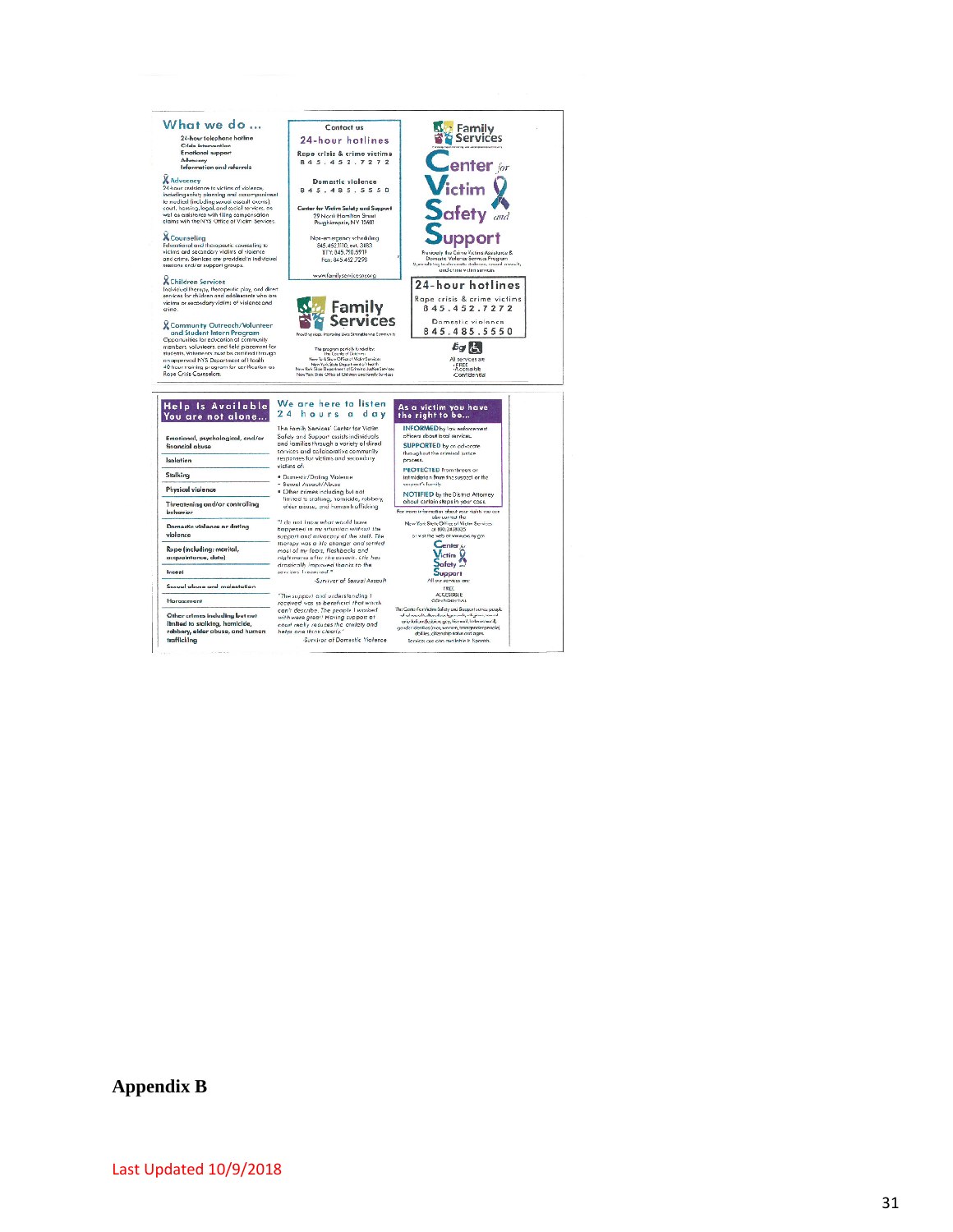#### **Student Bill of Rights Under the "Enough is Enough" Legislation, Section 129(b) of the NY Education Law:**

All students have the right to:

- 1. Make a report to local law enforcement and/or state police;
- 2. Have disclosures of domestic violence, dating violence, stalking, and sexual assault treated seriously;
- 3. Make a decision about whether or not to disclose a crime or violation and participate in the judicial or conduct process and/or criminal justice process free from pressure by the institution;
- 4. Participate in a process that is fair, impartial, and provides adequate notice and a meaningful opportunity to be heard;
- 5. Be treated with dignity and to receive from the institution courteous, fair, and respectful health care and counseling services, where available;
- 6. Be free from any suggestion that the reporting individual is at fault when these crimes and violations are committed, or should have acted in a different manner to avoid such crimes or violations;
- 7. Describe the incident to as few institution representatives as practicable and not be required to unnecessarily repeat a description of the incident;
- 8. Be protected from retaliation by the institution, any student, the accused and/or the respondent, and/or their friends, family and acquaintances within the jurisdiction of the institution;
- 9. Access to at least one level of appeal of a determination;

10. Be accompanied by an advisor of choice who may assist and advise a reporting individual, accused, or respondent throughout the judicial or conduct process including during all meetings and hearings related to such process; and,

11. Exercise civil rights and practice of religion without interference by the investigative, criminal justice, or judicial or conduct process of the institution.

**Appendix C**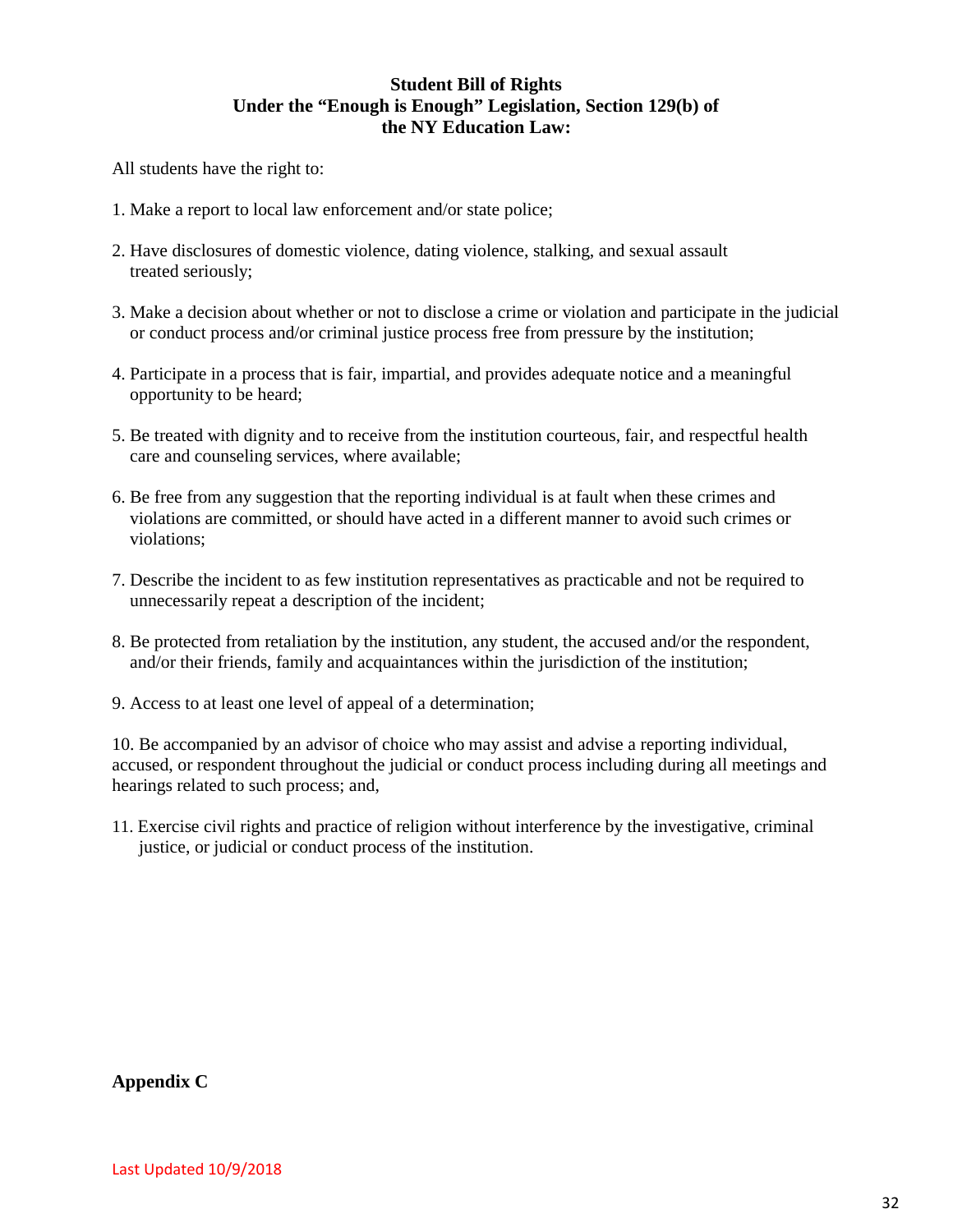#### **Student Sanctions**

One or more of following sanctions may be imposed upon any student for any single violation of the *Code of Student Conduct*:

- o *Written Warning*. Written notice to the student that his/her actions are inappropriate and the individual must act more responsibly in the future. A Written Warning also indicates that should the individual again be referred for disciplinary action more serious sanctions will be assigned.
- o *Probation*. A notice to the student that his/her actions are of a serious nature within the College community. Probation will be for a designated period of time and includes the probability of more severe disciplinary sanctions if the student is found to be violating any College policies during the probationary period. For resident students, any violation committed during the probationary period will result in a review of the student's housing assignment. This sanction results in the loss of two (2) priority points.
- o *Disciplinary Probation*. A notice to the student that his/her actions are unacceptable within the College community. This sanction will be primarily used in cases of serious or consistent policy violations. Disciplinary Probation will be for a designated period of time and includes the probability of more severe disciplinary sanctions if the student is found to be violating any College policies during the probationary period. Any violation committed during the probationary period will result in a review of the student's status at Marist. This sanction results in the loss of three (3) priority points.
- o *Deferred Suspension from the Residence Hall*. A definite period of observation and review. If a student is again found responsible for any further College policy violations including failure to complete previously imposed sanctions or adhere to previously imposed conditions, restriction from College-operated housing and housing grounds will be immediately imposed for a definite period of time. This sanction results in the loss of four (4) priority points. Any student on Deferred Residence Hall Suspension may not be allowed to participate in the housing room selection process and therefore not be eligible for college housing.
- o *Residence Hall Expulsion*. Permanent removal of the student from the residence facility. This sanction most likely will result in a student being permanently banned from all residence facilities. (Please note that students dismissed from the residence facility for disciplinary reasons will not be entitled to any refund of residence fees).
- o *Deferred Suspension from the College*. A definite period of observation and review. If a student is again found responsible for any further College policy violations including failure to complete previously imposed sanctions or adhere to previously imposed conditions, at minimum, the student may automatically be recommended for suspension for a minimum of one semester. This sanction results in the loss of six (6) priority points.
- o *Suspension*. Suspension. Separation from the College for a specified minimum period of time, after which the student is eligible to return. Eligibility may be contingent upon satisfaction of specific conditions noted at the time of suspension. The student is required to vacate the campus within 24 hours of notification of the action, though this deadline may be extended upon application to, and at the discretion of, the Director of Student Conduct or hearing body. During the suspension period, the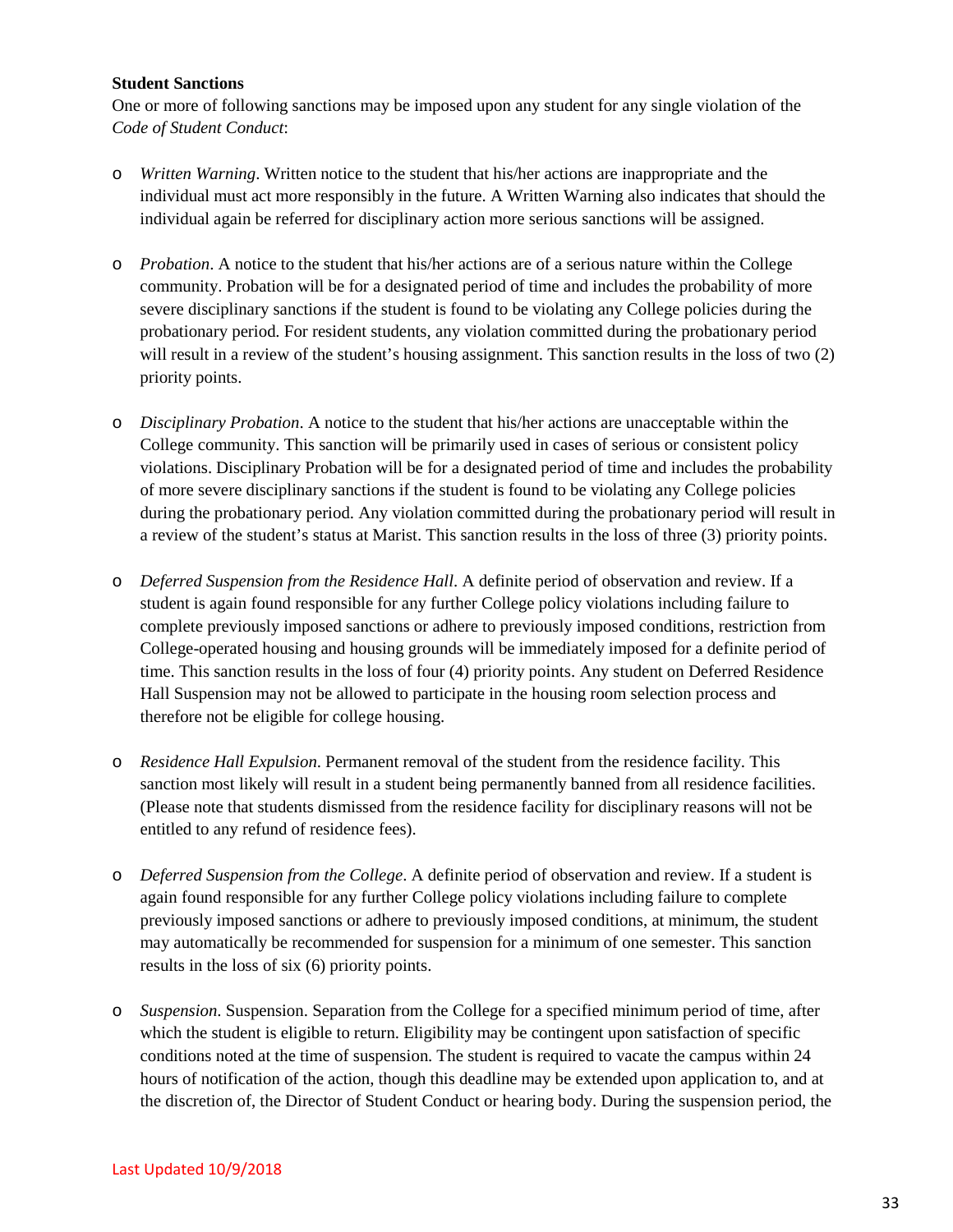student is banned from college property and the student's presence at any College-sponsored activity or event is prohibited. This sanction may be enforced with a trespass action as necessary. Students are suspended for disciplinary reasons are not entitled to any refund of tuition or residence fees.

- o *Expulsion*. A permanent separation of the student from the College. The student is banned from college property and the student's presence at any College-sponsored activity or event is prohibited. This sanction may be enforced with a trespass action as necessary. Students that are expelled for disciplinary reasons are not entitled to any refund of tuition or residence fees.
- o *Loss of Privileges*. Denial of specified privileges for a designated period of time. These include, but are not limited to:

a. A restriction from hosting visitors and/or guests.

b. A restriction from being a visitor in or entering a specified Residence Facility.

c. Restriction from College-sponsored extracurricular activities both on and off campus (including Senior Week and Commencement).

d. Other restrictions, as approved by the Student Conduct Officer.

- o *Substance Education Program*. A workshop, in person or online, addressing substance abuse education issues. Referral to an off-campus education diversion program may also be recommended.
- o *Restitution*. Compensation for loss, damage or injury. This may take the form of appropriate community service and/or monetary or material replacement.
- o *Monetary Fines*. The College generally does not impose fines for violations of the Code of Student Conduct. However; fines will be imposed for violations that impact the health and/or safety of members of the Marist Community. Please refer to the Alcohol Policy, Windows/Doors, Walls Policy, and the Fire and Safety Regulations for specific information.
- o *Behavioral Requirement*. This includes required activities including, but not limited to, seeking academic counseling or substance abuse screening, writing a letter of apology, etc.
- o *Mandated Room Reassignment*. A notice that the behavior merits the immediate relocation of the student to another campus residence. This decision will be made in conjunction with the Office of Housing and Residential Life.
- o *Mandated Counseling Assessment and Compliance*. The student must attend an assessment and/or session in the Counseling Center or an off-campus licensed facility by a specific date. Unless otherwise stated by the student conduct body, the student is required to follow all recommendations made by the Counseling Center or off-campus licensed facility as a result of the assessment.
- o *Discretionary Sanctions*. Work assignments, community service, and other related sanctions that meet with the approval of the Director of Student Conduct. Other sanctions include but are not limited to: a. Letters of apology/thank you
	- b. Essay or research paper on assigned topics
	- c. Disqualification from future housing selection process
	- d. Program presentations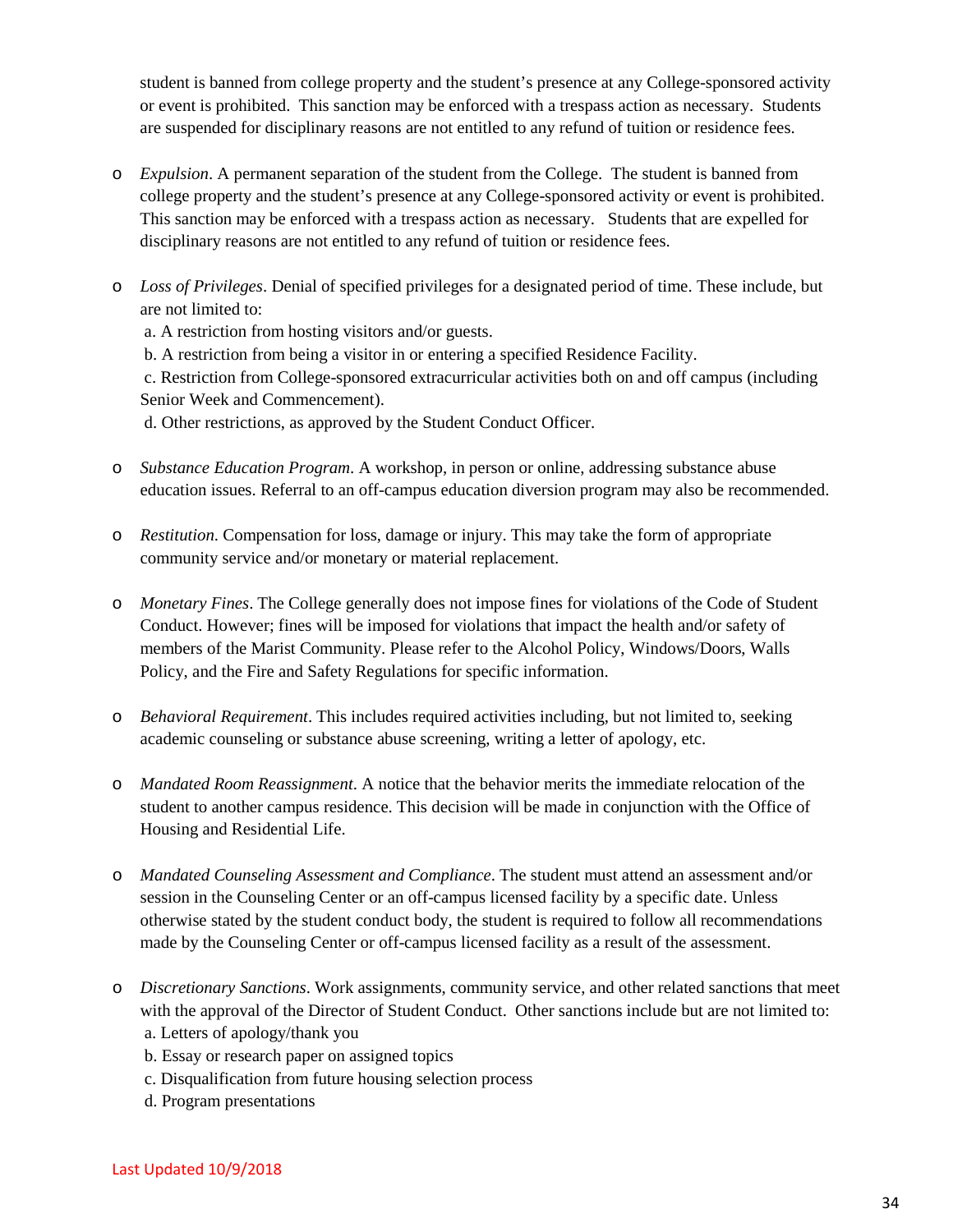- o *Withholding Diploma*. The College may withhold a student's diploma for a specified period of time and/or deny a student participation in commencement activities if the student has a grievance pending, or as a sanction if the student is found responsible for an alleged violation.
- o *Revocation of Degree.* The College reserves the right to revoke a degree awarded from the College for fraud, misrepresentation or other violation of College policies, procedures or directives in obtaining the degree, or for other serious violations committed by a student prior to graduation.
- o The following sanctions may be imposed upon groups or Student Organization(s) found to have violated the Student Code of Conduct:

a. Those sanctions listed in above.

b. Suspension or Expulsion of Student Organization includes temporary or permanent loss of recognized status with the College.

c. Additional sanctions specific to Student Organizations which may be found in the organization's constitution, the Office Greek Affairs, or the Office of Student Activities policies and a national affiliate, if applicable.

- o Priority Point Loss: Any student on deferred residence hall suspension or those that lost six (6) priority points or more will not be allowed to participate in the housing room selection process and may not be eligible for college housing. Incidents that occur during the spring semester could impact a student's eligibility to participate in the room selection process for the fall semester.
- o More than one of the sanctions listed above may be imposed for any single violation.
- o Other than Suspension and Expulsion, disciplinary sanctions will not be made part of the student's permanent file but will become part of the student's confidential disciplinary record maintained in the Office of Student Conduct as per FERPA requirements.
- o In some instances, a recommend sanctions may be based on a lack of detailed knowledge of how the sanction will be developed and supervised. In those instances, the sanction may be developed by the Title IX Coordinator or designee, who will determine if the sanction is appropriate, and whether or not to create a new sanction that is directly proportionate to the recommended sanction.

#### **Appendix D**

**Some examples of possible Sexual Harassment include**: